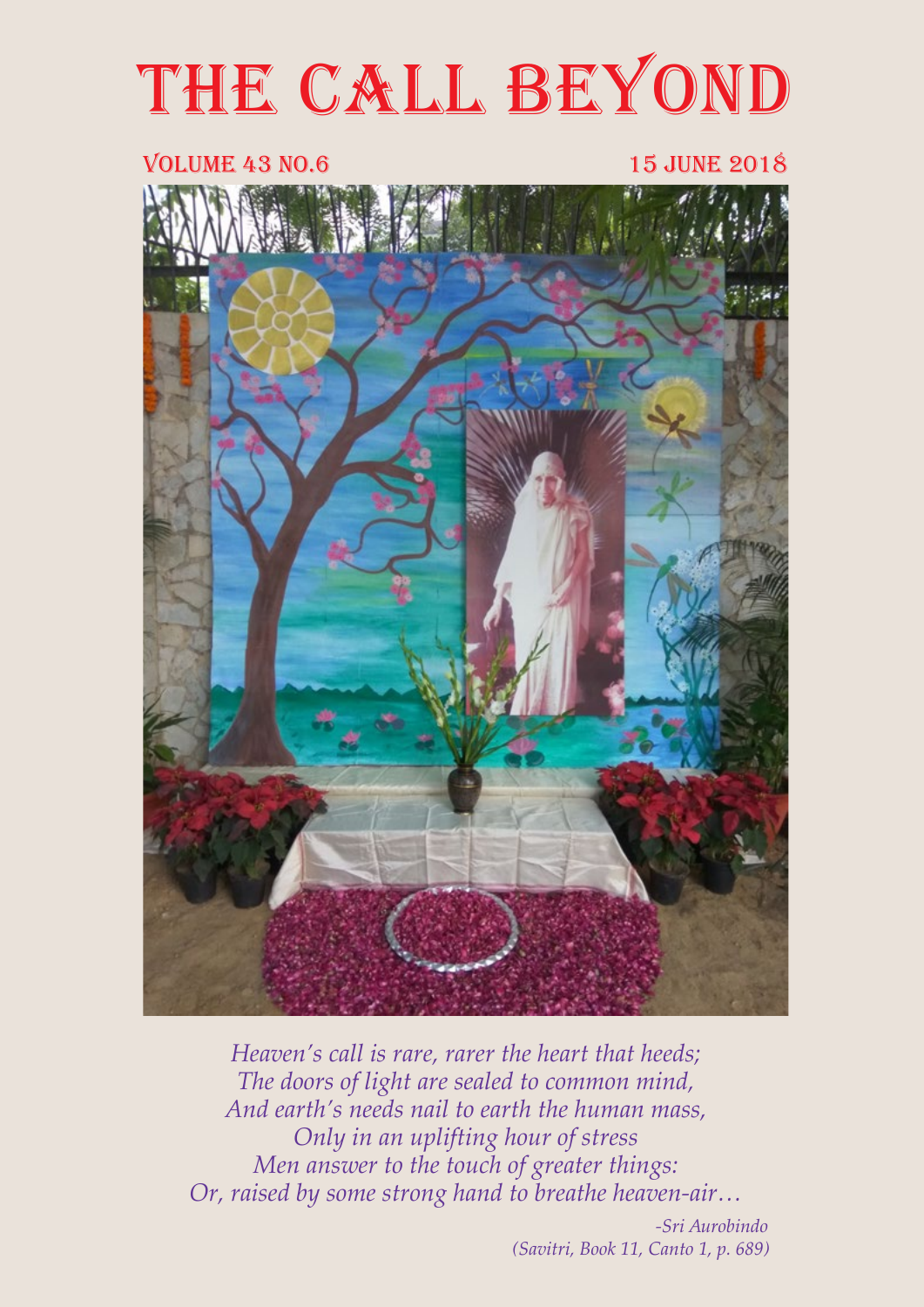

An Online publication of SRI AUROBINDO ASRHAM - DELHI BRANCH [www.sriaurobindoashram.net](http://www.sriaurobindoashram.net)

# **Highlights**

- *• Sri Aurobindo on being judgmental: Page 16*
- *• Parental love : Page 17*

*Cover painting: Shri Hrishikesh Kumar*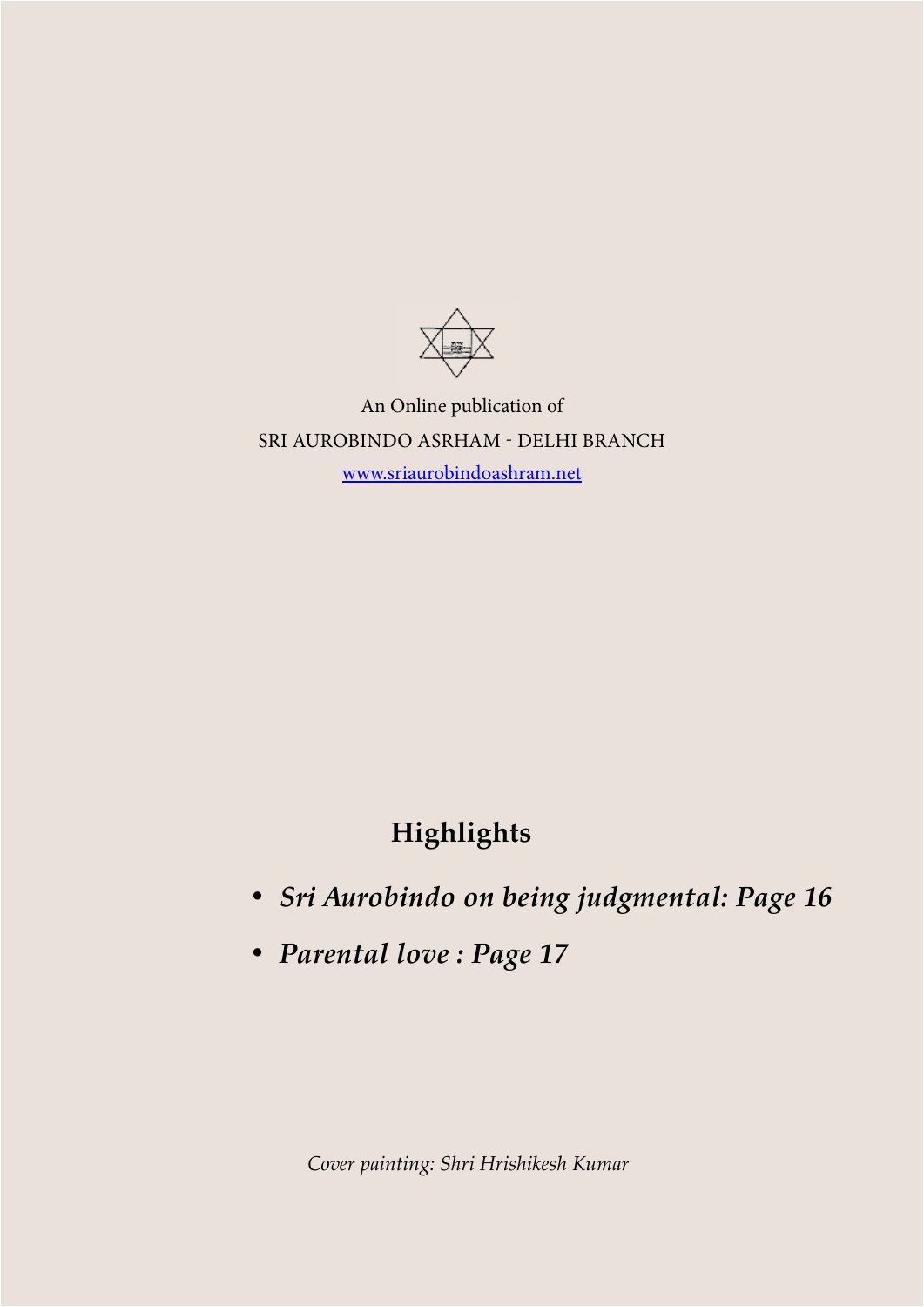# Contents

| editorial                                     |
|-----------------------------------------------|
| Religion and Spirituality                     |
| article                                       |
| Religion Differs from Spirituality            |
| words of the Mother<br>We Are Here To Learn . |
|                                               |
| hundred years ago                             |
| The Synthesis of Yoga                         |
| twenty five years ago                         |
| The Truth J'm Seeking.<br>13                  |
| poetry                                        |
| <b>J</b> dentity                              |
| inspiration                                   |
| Success.<br>tip of the month                  |
| Being Judgemental<br>16                       |
| may i help you                                |
| Parental Love                                 |
| appreciations                                 |
| Feedback and Appreciations.<br><b>20</b>      |
| notice board                                  |
| Contact us                                    |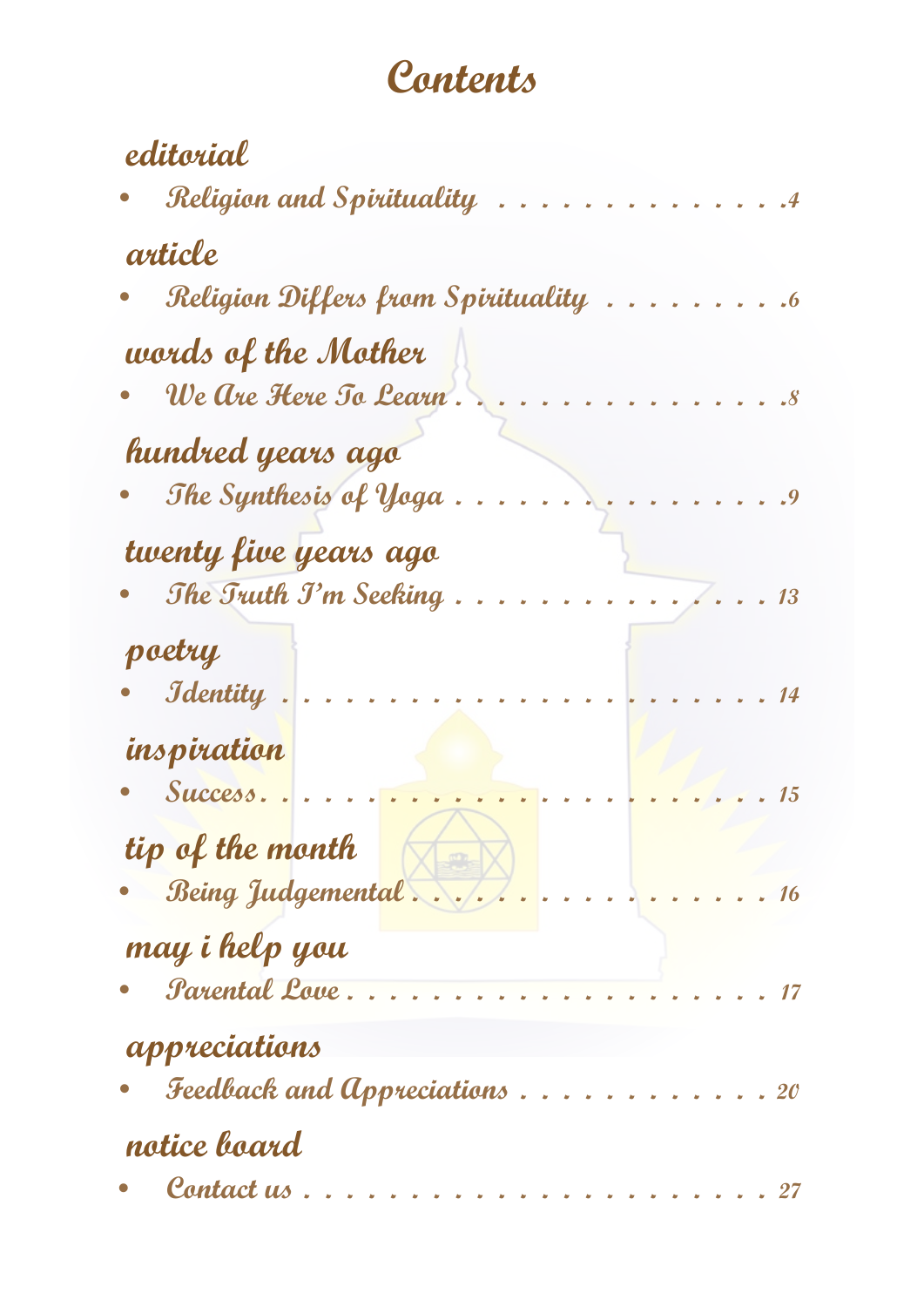

# **Religion and Spirituality**

<span id="page-3-0"></span>Every religion has four components. *First*, and most important is its underlying spiritual philosophy. Religions differ from each other the least with respect to their spiritual philosophies. *Second*, each religion has an ethical code. The ethical code of each religion is what was considered the best by its founder in view of the local conditions at that point in history. Accordingly, there are some differences between the ethical codes of different religions. However, the similarities between the ethical codes of various religions are far more, and far more important, than the differences. *Third*, each religion has some myths and legends associated with it. *Fourth*, each religion has its own rituals and ceremonies. The myths, legends, rituals and ceremonies of each religion are unique, lend the religion its distinct identity and are its most visible part, but these are the least important part of the religion. The most important part of any religion is its spiritual core, which is essentially invisible. Thus, one might say that spirituality is the inner churning aimed at establishing a conscious contact with the Divine. It has no rituals, ceremonies or outer symbols. Spiritual quest and practice are the same in every individual irrespective of the religion the person is born in. A religion, on the other hand, has a lot that is visible outside, and what is visible differs with each religion.

The approach in spirituality is inside out, i.e. inner change gets reflected in outer life. The reflection in outer life is that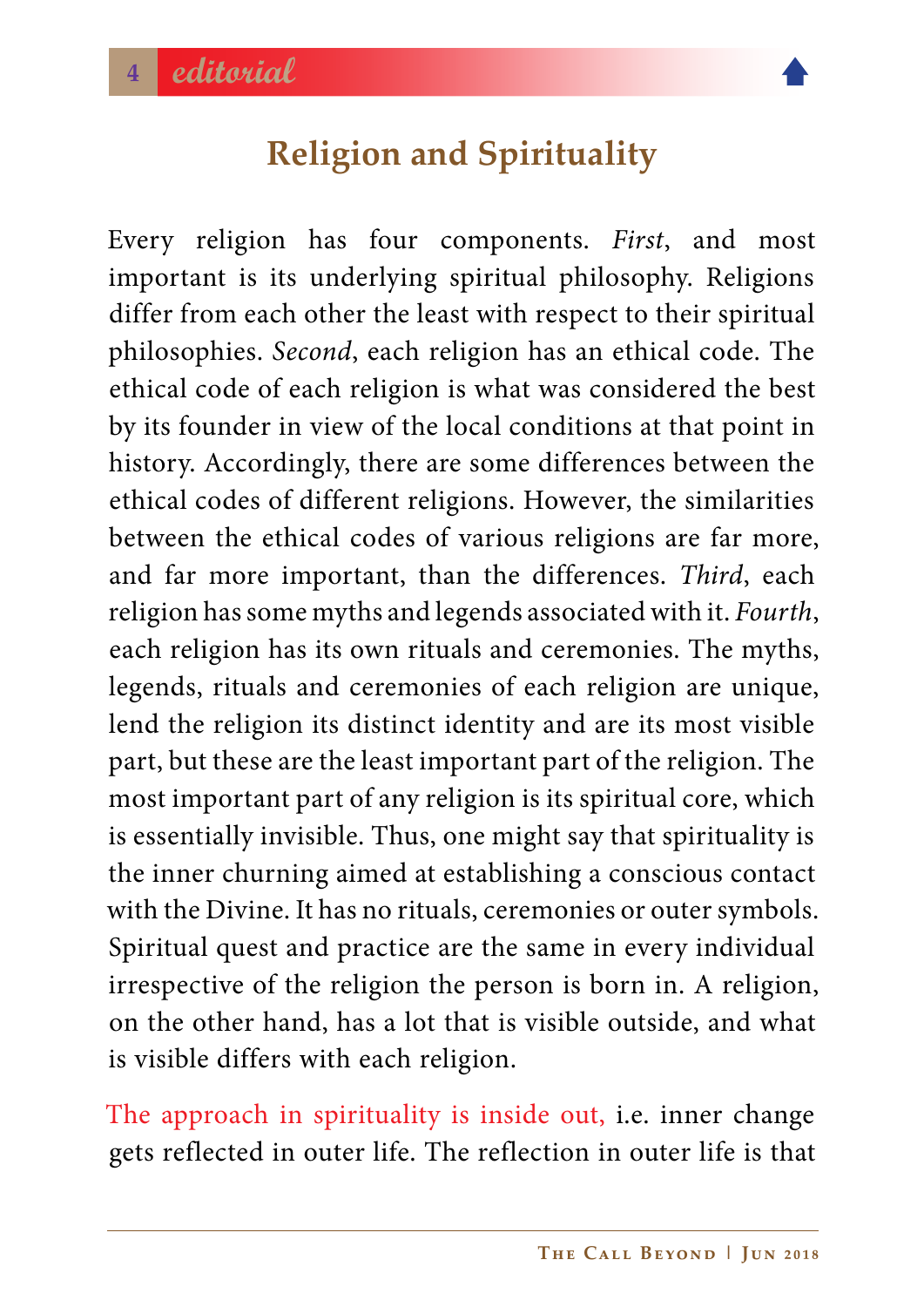

the person does his work better and with greater dedication, the person becomes more loving and compassionate, and the person does not lose his temper easily. The approach in religion is outside in, i.e. the visible religious practices are expected to lead to an inner change.

In short, spirituality is more inside than outside; religion is more outside than inside. Since it is easier to begin with a religion, and then go beyond it to spirituality, religion has been called the kindergarten of spirituality. It is often the absurdity of some religious rituals, the irrationality of many religious practices, and frustration with the divisive and sectarian character of religions that act as triggers which prompt a person to move away from religion towards spirituality.



*See also the related article, 'Religion Differs from Spirituality' on page 6*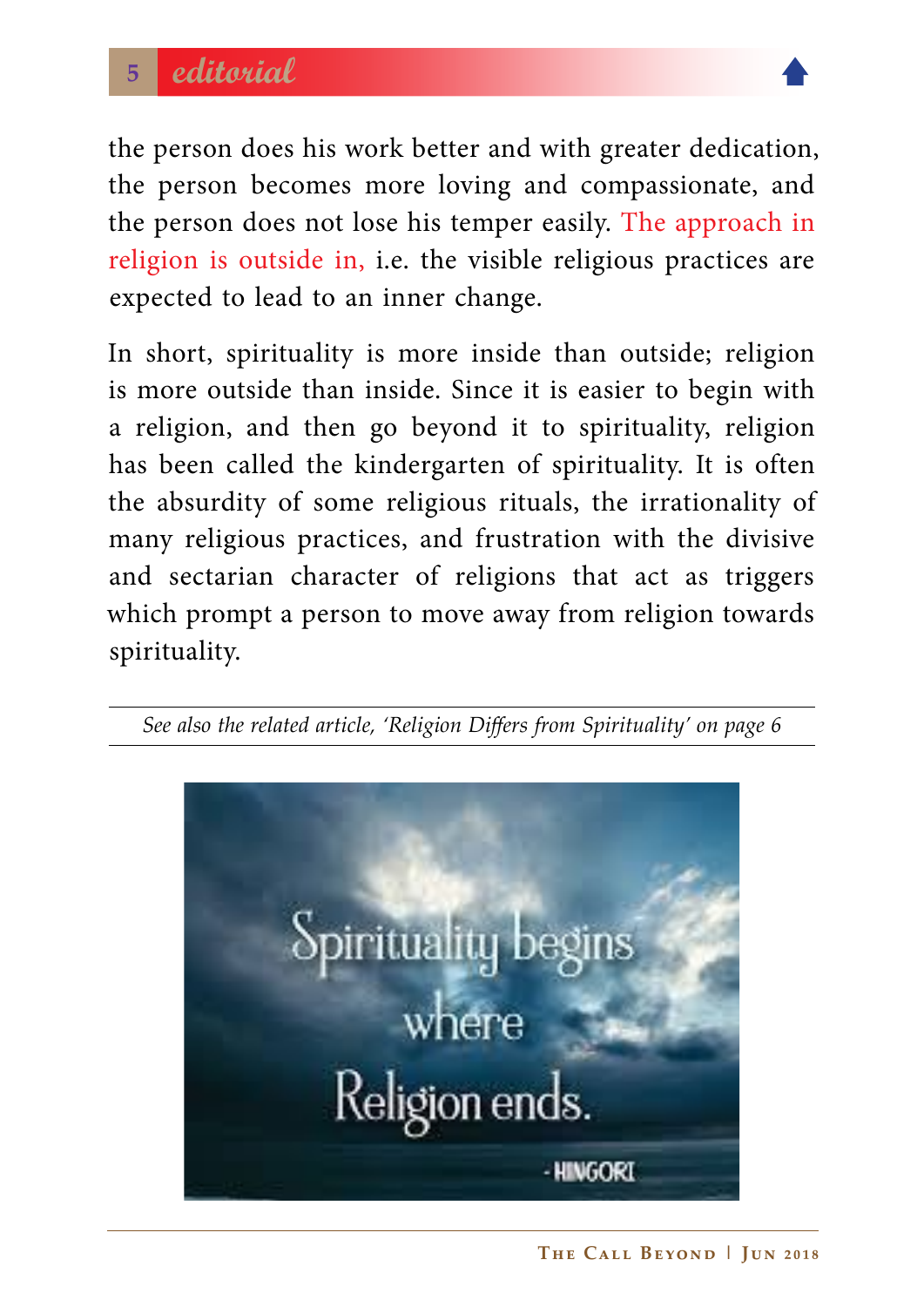<span id="page-5-0"></span>

#### Rachna Bansal

Many do not see a difference between religion and spirituality, or at least confuse the two. Some of the ways in which the two stand apart are as follows.

Religion can basically be understood as the tenets of a particular sect. So, if I practice one religion I follow its principles, and it is understood that I reject the conflicting principles of other religions. I might tolerate the practices of other religions, but I feel no need to follow them. For example if my religion says yes to meat, I feel no need to give it up.

I reach my God through the prescribed rituals of my religion. I believe that my rituals and prayers will be rewarded, and my salvation will be taken care of. So, religion is basically separatist or sectarian. People following a particular religion worship 'their' God (even if they believe in one God!), who they believe will look after them.

Spirituality on the other hand is holistic and all-encompassing in its outlook. In spirituality everyone and everything is seen as a manifestation of the Divine. The all-pervasive allpenetrating Divine consciousness is there in everything. So, we are all one. Hence, spirituality does not divide people. It is totally non-sectarian in nature. In spirituality we see all human beings as one, all Gods of different religions as one, and there is only one language of love and compassion, and a non-judgmental attitude guides all interactions.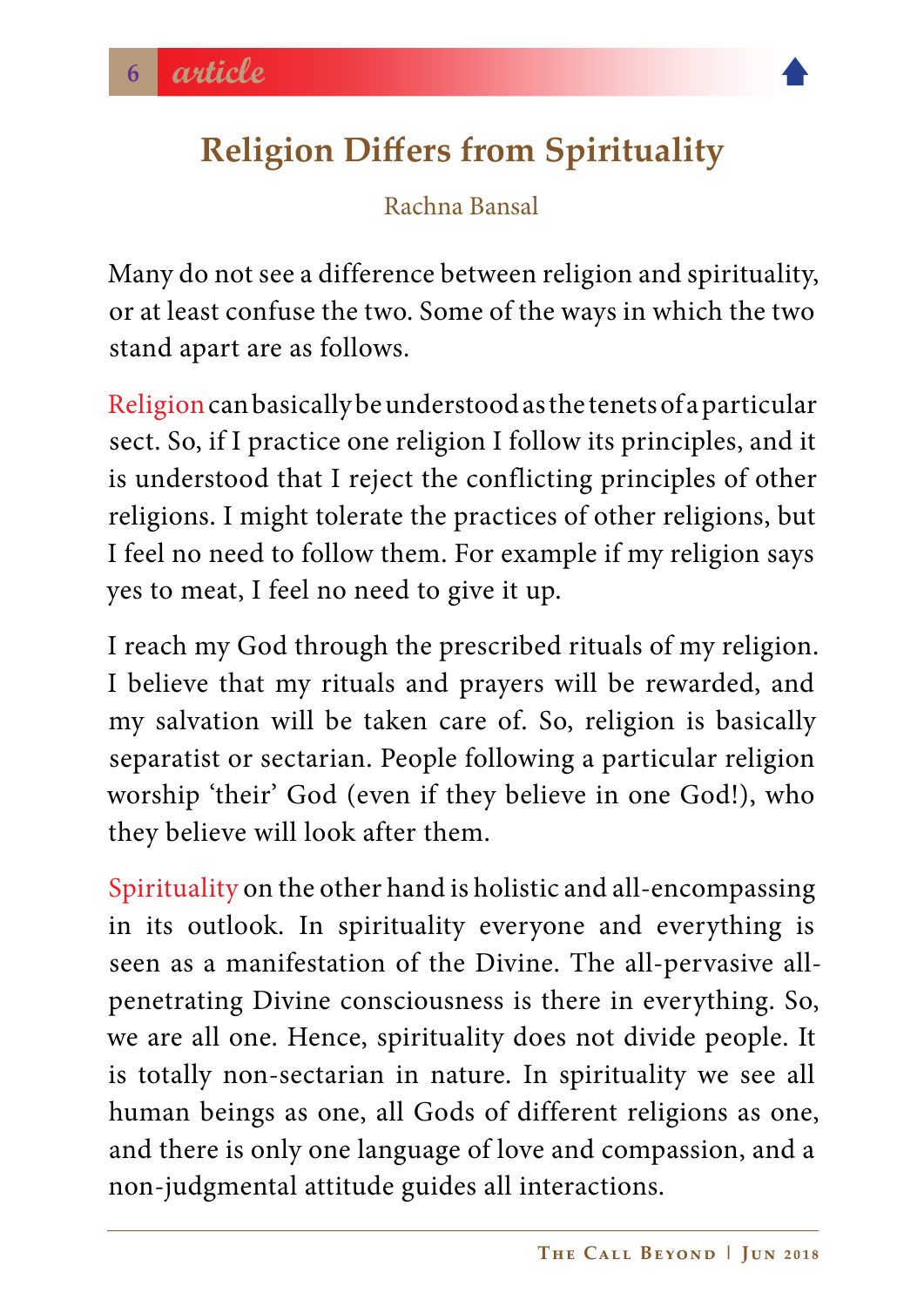

The Divine hand is seen behind all events, good or bad, pleasant or unpleasant, and everything is accepted as the Divine Will. We surrender to the Divine Will and accept everything with equanimity as we believe in the Divine love and wisdom, and we trust that He is taking us to perfection.

We offer everything we do to the Divine. All work is done for the Divine with us as Its instruments. There are no special rituals or ceremonies, but all work is done as an offering, even mundane tasks such as eating and sleeping. When we eat, we eat to nourish the body so that it is fit to do the divine work. When we sleep, we sleep to recharge the body for divine work. Spirituality teaches detachment from our action as all work is offered to the Divine without ego. So when we offer our work to the Divine it does not need a reward. The reward is the excellence that we strive to reach in the work so that the work is fit to be offered to the divine.

Sri Aurobindo and the Mother have further emphasized that spirituality aims at raising the level of the collective human consciousness to that the earth evolves, and life become divine on earth.

*(Rachna Bansal did a course on Teaching Yoga at Sri Aurobindo Ashram – Delhi Branch in 2017. The above article is based on her answer to a question asked during one of the tests during the course)* 

*Please see also the related editiorial, 'Religion and Spirituality' on page 4*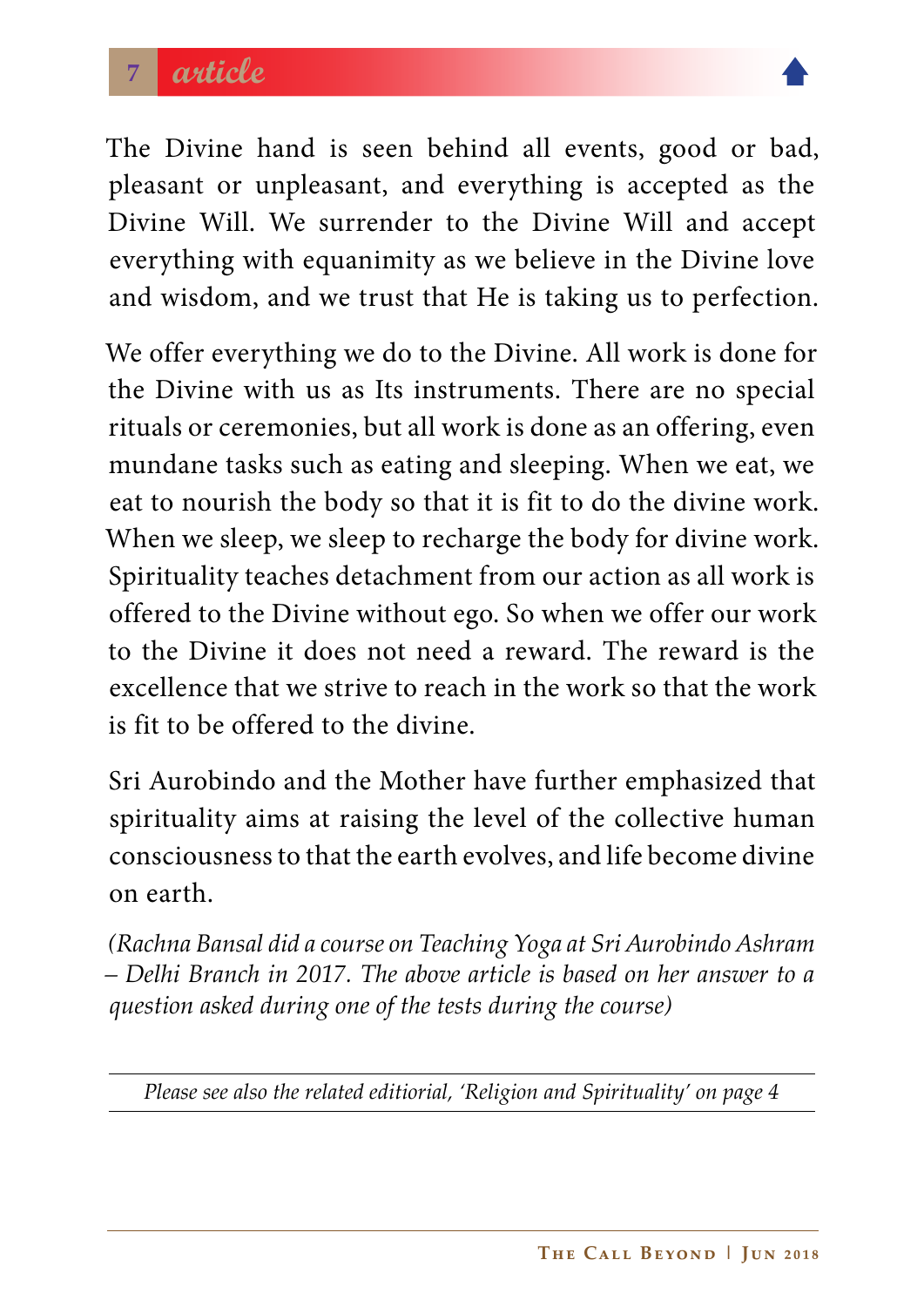# **We Are Here To Learn**

<span id="page-7-0"></span>

Essentially there is but one single true reason for living: it is to know oneself. We are here to learn – to learn what we are, why we are here, and what we have to do. And if we don't know that, our life is altogether empty – for ourselves and for others.

And so, generally, it is better

to begin early, for there is much to learn. If one wants to learn about life as it is, the world as it is, and then really know the why and the how of life, one can begin when very young, from the time one is very, very tiny – before the age of five. And then, when one is a hundred, he will still be able to learn. So it is interesting. And all the time one can have surprises, always learn something one didn't know, meet with an experience one did not have before, find something one was ignorant of. It is surely very interesting. And the more one knows, the more aware does one become that one has everything to learn. Truly, I could say that only fools believe they know. That indeed is a sure sign, someone coming and telling you, "Oh! I know all that; oh! I know all that"; he is immediately sized up.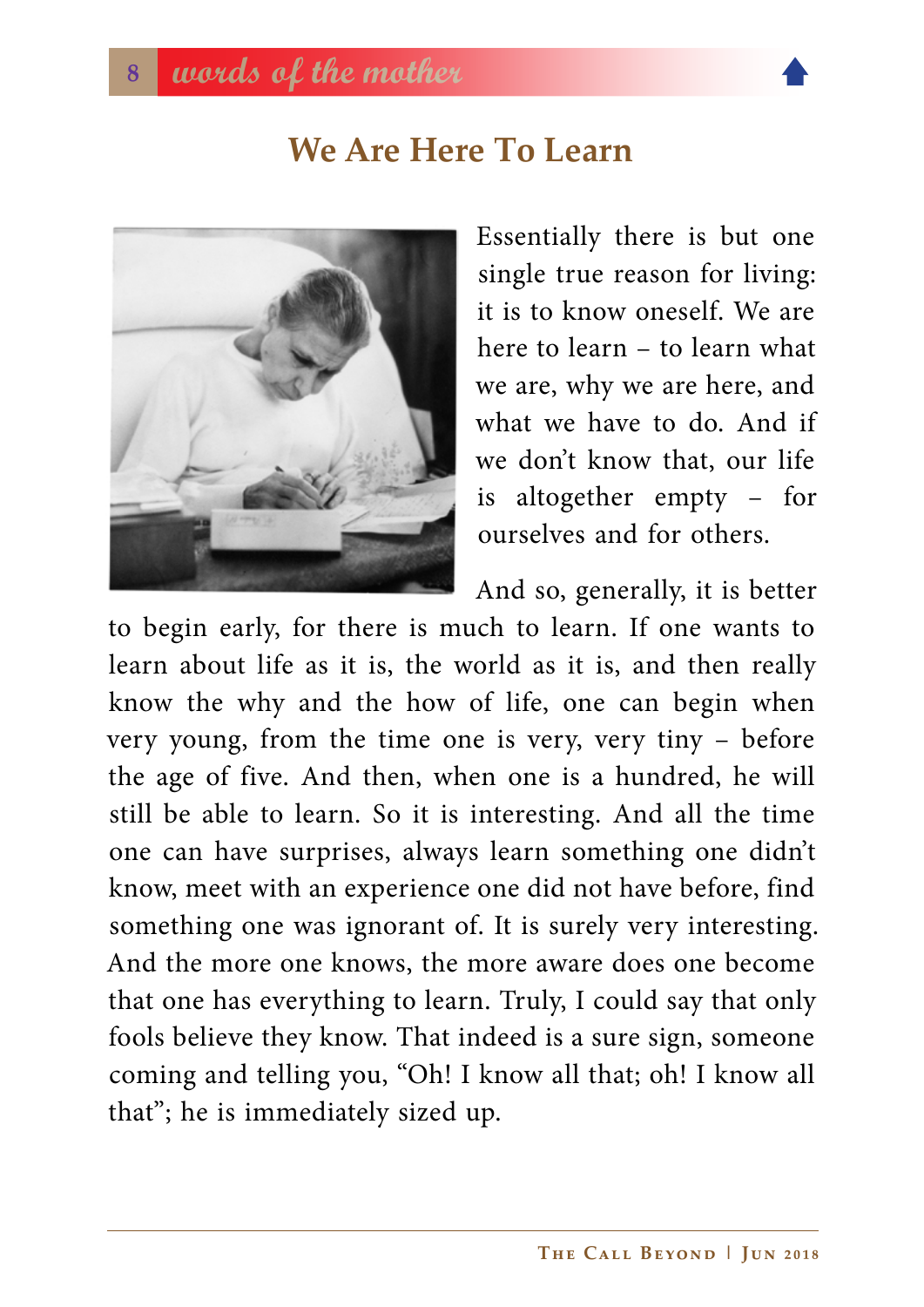# **The Synthesis of Yoga**

# *The Godward Emotions*

<span id="page-8-0"></span>

The principle of **Yoga is to** turn Godward. In the Yoga of Bhakti it is the emotional nature that is made the instrument Its main principle is to adopt some human relation between man and the Divine Being by which through the ever intenser flowing of the heart's emotions towards him the human soul may at last be wedded to and grow one with him in a passion of

divine Love. It is not ultimately the pure peace of oneness or the power and desireless will of oneness, but the ecstatic joy of union which the devotee seeks by his Yoga.

But in certain religions, the idea of the fear of God plays a very large part, and the Godfearing man is the typical worshipper of these religions. Fear of the gods arose from man's ignorance of God and his ignorance of the laws that govern the world. With such notions no real devotion could arise, except that doubtful kind which the weaker may feel for the stronger.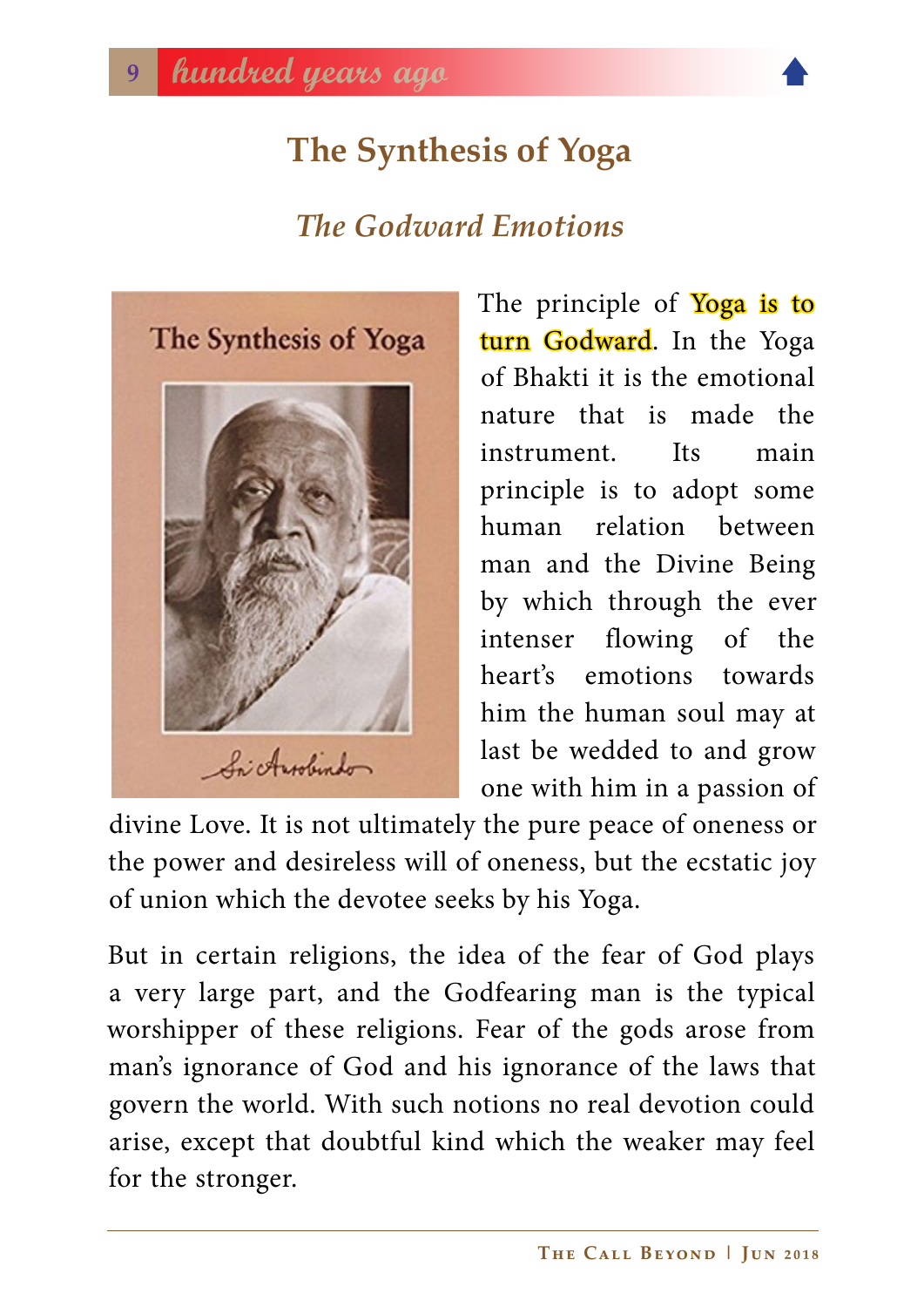

Even now it is possible for some to believe in a Creator who has made heaven and hell, the two poles of his creation, and has even according to some religions predestined the souls he has created not only to sin and punishment, but to an eternal damnation. It exaggerates the importance of the sense of sin and thereby prolongs and increases the soul's fear and self-distrust and weakness. It attaches the pursuit of virtue and the shunning of sin to the idea of rewards and punishment, though given in an afterlife and makes them dependent on the lower motives of fear and interests instead of the higher spirit which should govern the ethical being.

To the Yogin action is chiefly important not for his own sake, but rather as a means for the growth of the soul Godward. Therefore what Indian spiritual writings lay stress upon is not so much the quality of the action to be done as the quality of the soul from which the action flows, upon its truth, fearlessness, purity, love, compassion, benevolence, absence of the will to hurt, and upon the actions as their outflowings. Not fear of him, but love of him and aspiration to the freedom and eternal purity of his being must be the motive.

Love is the key of this relation, and this service, *dasyan*, is in Indian Yoga the happy service of the divine Friend or the passionate service to the divine Beloved. The Master of the worlds who in the Gita demands of his servant, the bhakt, to be nothing more in life than his instrument, makes this claim as the friend, the guide, the higher Self, and describes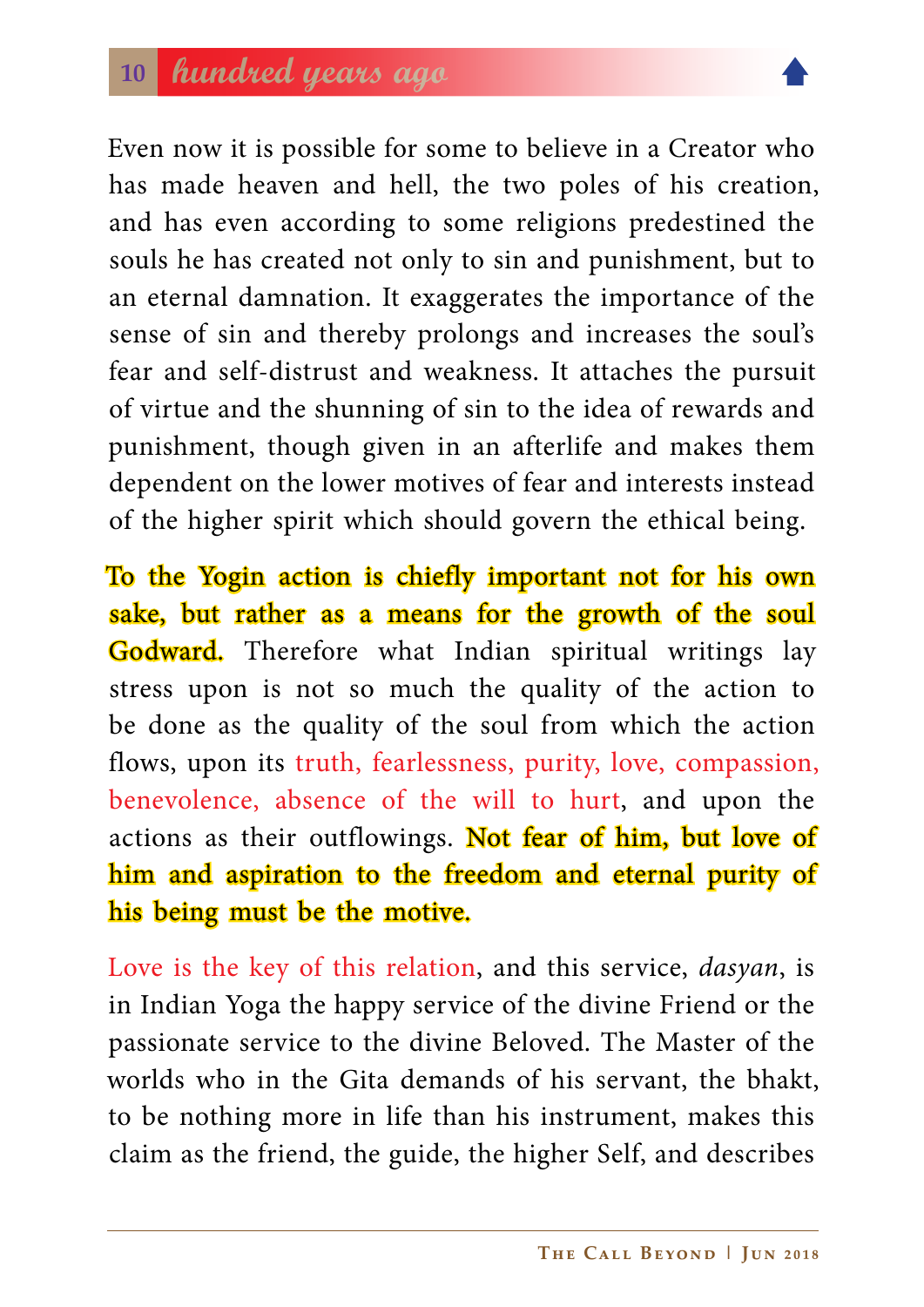himself as the Lord of all the worlds who is the friend of all creatures, *sarvalokamahecwaramsuhr'idamsarvabhutanam;* the two relations must in fact go together and neither can be perfect without the other.

The life of man is a life of wants and needs and therefore of desires, not only in his physical and vital, but in his mental and spiritual being. When he becomes conscious of a greater Power governing the world, he approaches it through prayer for the fulfilment of his needs, for help in his rough journey, for protection and aid in his struggle.

Prayer helps to prepare this relation at first on the lower plain even while it is there consistent with much that is mere egoism and self-delusion; but afterwards we can draw towards the spiritual truth which is behind it. It is not then the giving of the thing asked for that matters, but the relation itself, the contact of man's life with God, the conscious interchange. In spiritual matters and in the seeking of spiritual gains, this conscious relation is a great power; it is a much greater power than our own entirely self-reliant struggle and effort and it brings a fuller spiritual growth and experience.

**But the highest and the greatest relation** is that which starts from none of the ordinary religious motives, but is rather of the very essence of Yoga, springs from the very nature of love itself; it is the passion of the Lover and the Beloved. He does not ask for heaven or for liberation from birth or for any other object, but only that his love may be eternal and absolute.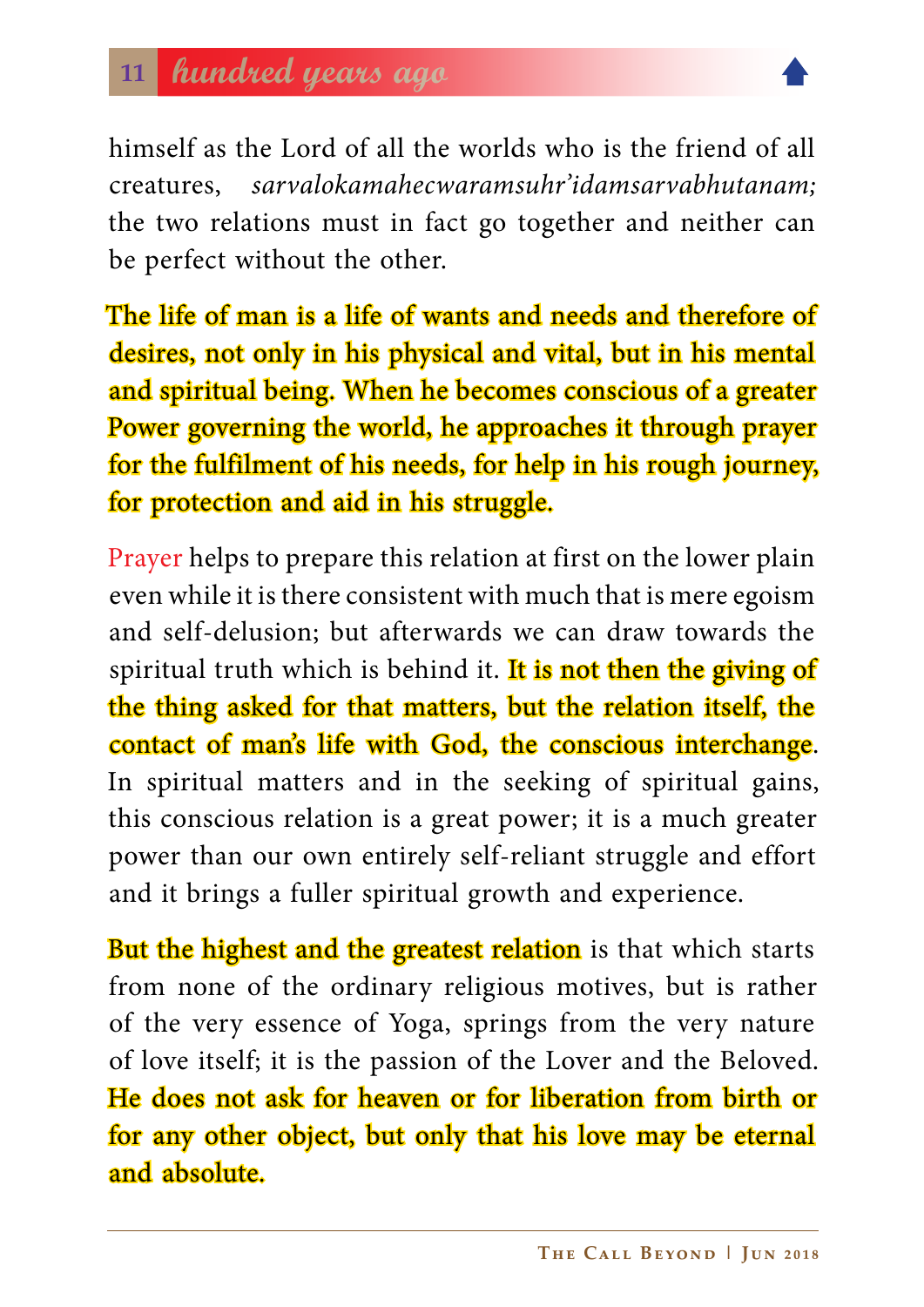# **<sup>12</sup> hundred years ago**



Love is a passion and it seeks for two things, eternity and intensity, and in the relation of the Lover and Beloved the seeking for eternity and for intensity is instinctive and selfborn. Love is a seeking for mutual possession, and it is here that the demand for mutual possession becomes absolute. Love is also a yearning for beauty, and it is here that the yearning is eternally satisfied in the vision and the touch and the joy of the All-beautiful. Love is a child and a seeker of Delight, and it is here that it finds the highest possible ecstasy both of the heart-consciousness and of every fibre of the being. Therefore it is here most that the turning of human emotion Godwards finds its full meaning and discovers all the truth of which love is the human symbol, all its essential instincts divinised, raised, satisfied in the bliss from which our life was born and towards which by oneness it returns in the Ananda of the divine existence where love is absolute, eternal and unalloyed.

 *Sri Aurobindo (In the Arya, Vol. 4, No.11, 15 June 1918)*

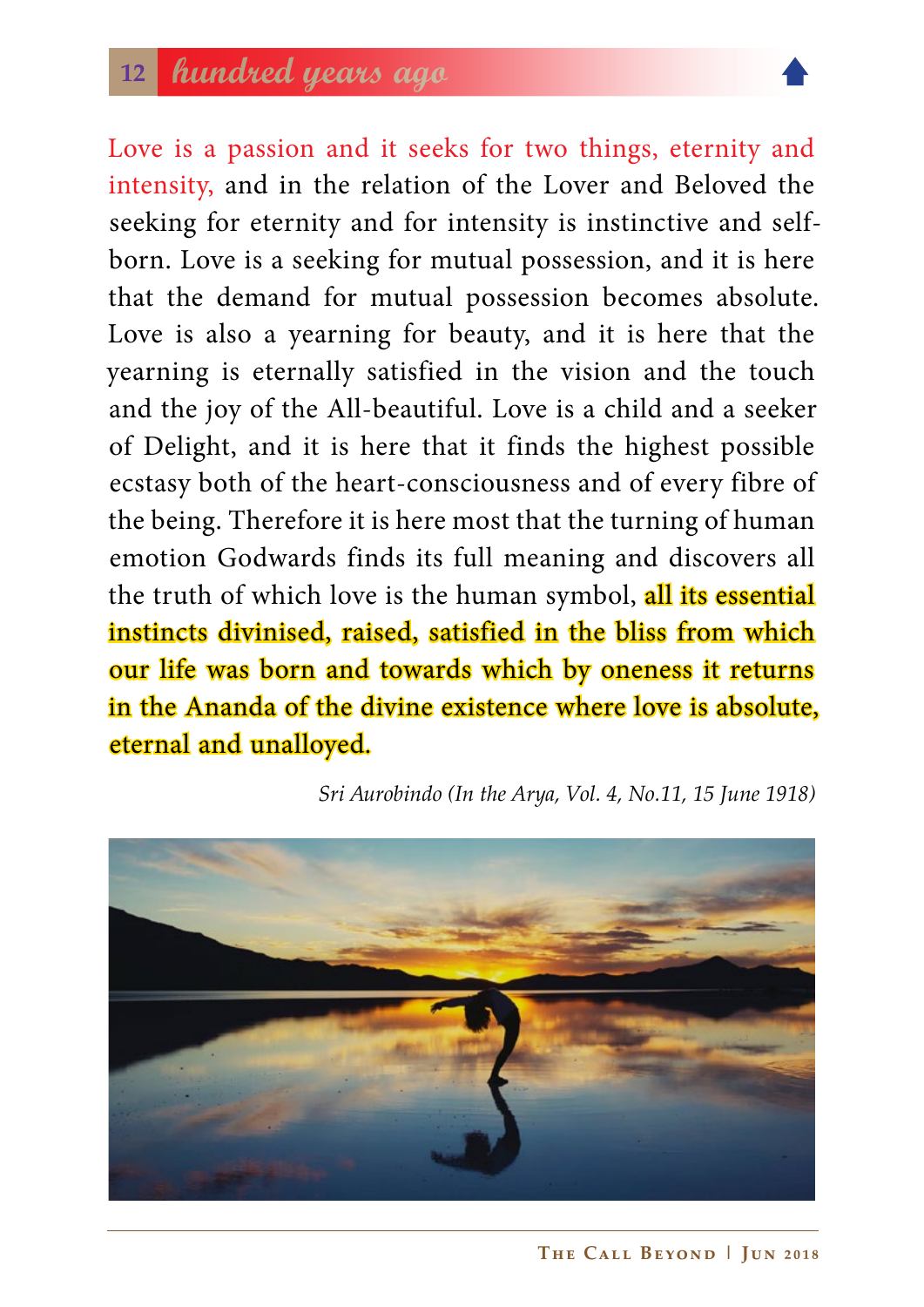# **The Truth I'm Seeking**

M.L. Parashar

<span id="page-12-0"></span>Love has been and will ever be the law of my life. Quite often I have been led by apparent falsehood but when I look back I find nothing to regret. But the tenor of life can undergo a change and others may feel that I have changed. Love will ever be the basic foundation of my existence.

The whole of last night seems to have passed in a state of drunkenness. In my heart I felt sweetness like that of honey. This is all Grace. The movements of unconsciousness are movements of death. Consciousness is the greatest gift of the Grace and one should be grateful for it.

The purpose of Sri Aurobindo's Yoga is to prepare people for the future in which the Divine, and not the ego, will be the source of all the inspiration. For the mind it is impossible to imagine that state. We should not wonder if people do not attend our meetings in large numbers. As a matter of fact it is the Lord's Grace that is taking the world to its destined goal in spite of man's ignorance.

The joy that one experiences in the love for the Divine is so different from what we ordinarily call joy that it should be called by some other name. It is a bliss which transcends all description and is the basis of all existence. When bliss begins to flow in our veins in place of blood it will mean the beginning of the new creation.

> *(Reproduced from 'The Call Beyond', Volume 18, No. 2, 1993, p. 19) To be continued*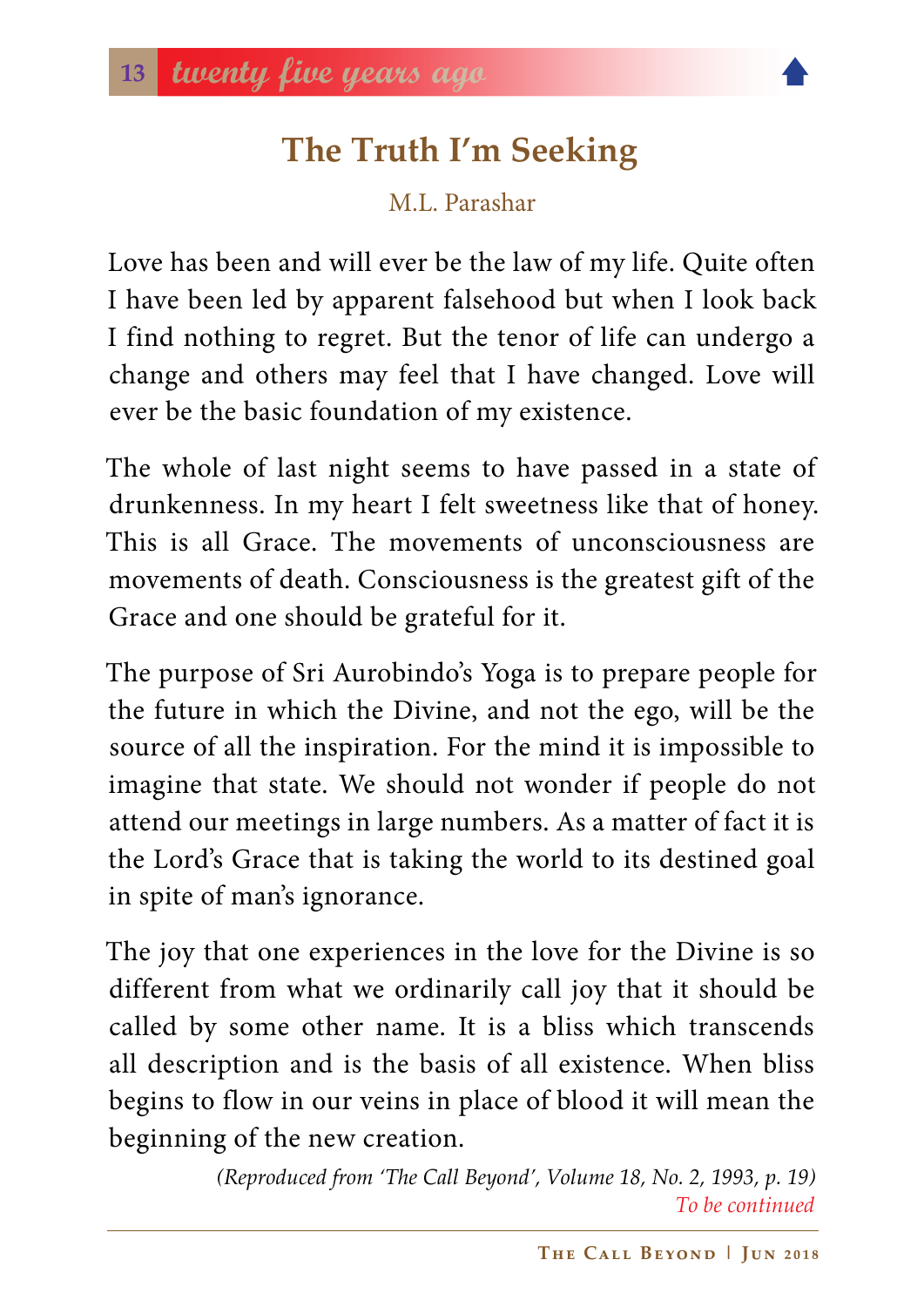# **Identity**

#### Shalini Agarwal

<span id="page-13-0"></span>*Who defines me? My parents? My place of birth? My place in society, decided by the society? My monetary value? The size of my house, or the address? My friends and neighbors? My school, my teachers? My country; developed or developing, third world or first? My place of worship, however restricting? Do my thoughts count? For they cry out to be noticed, clamour to be heard. But I tell them to have patience; Assure them: they will be appreciated. Someone will notice the glow within; The everlasting, indestructible, Fount of what is truly me. But does it really matter? If I know who I am Whose validation do I need?*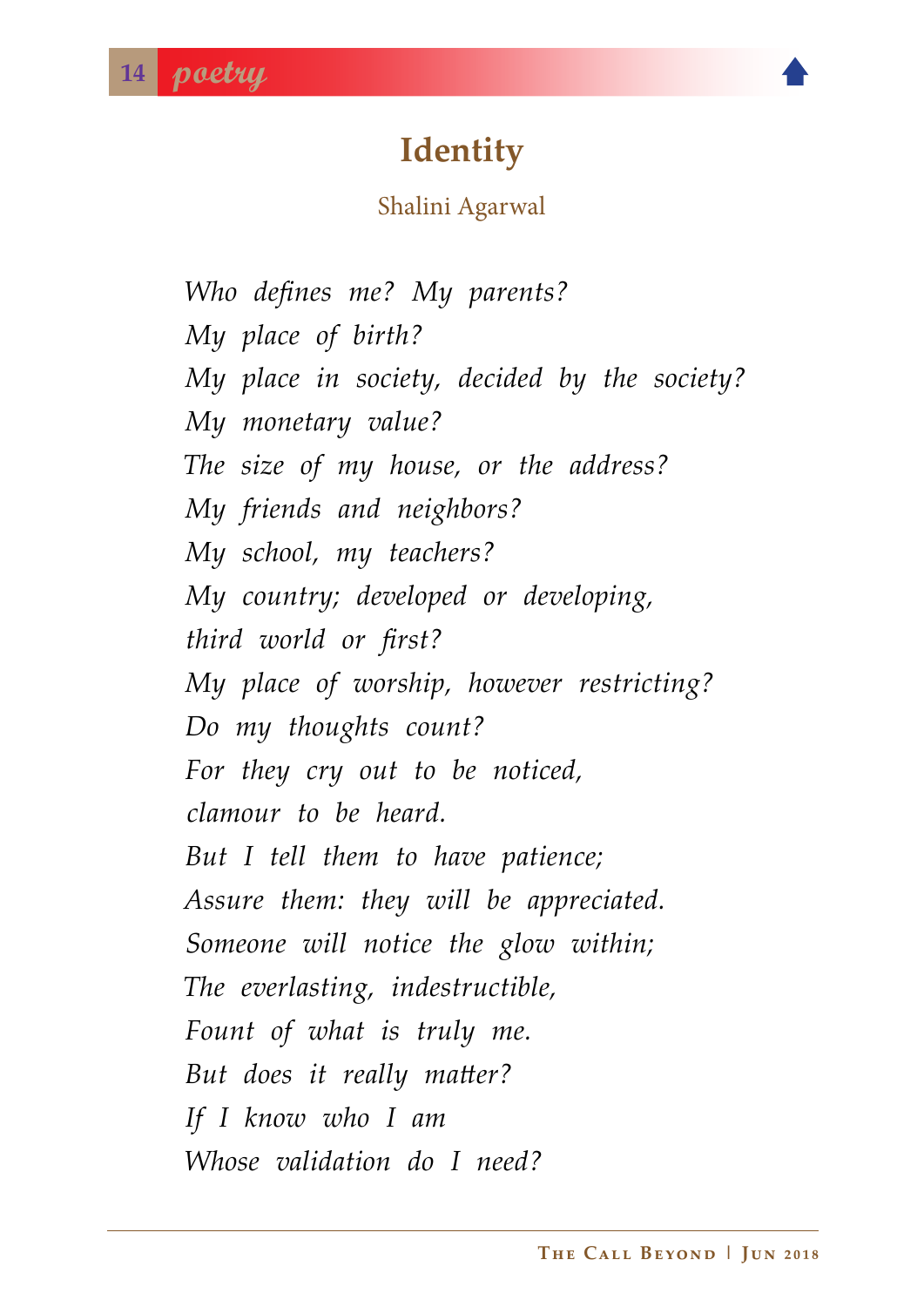

# **Success**

<span id="page-14-0"></span>Success to me is about Vision. It is the ability to rise above the immediacy of pain. It is about imagination. It is about sensitivity to small people. It is about building inclusion. It is about connectedness to a larger world existence. It is about personal tenacity. It is about giving back more to life than you take out of it. It is about creating extra-ordinary success with ordinary lives.

Subrato Bagchi

*Source: 14 inspiring speeches (on 'The Better India' website). Link:*

[https://www.thebetterindia.com/11894/greatest-speeches-indians-most](https://www.thebetterindia.com/11894/greatest-speeches-indians-most-inspirational/)[inspirational/](https://www.thebetterindia.com/11894/greatest-speeches-indians-most-inspirational/)

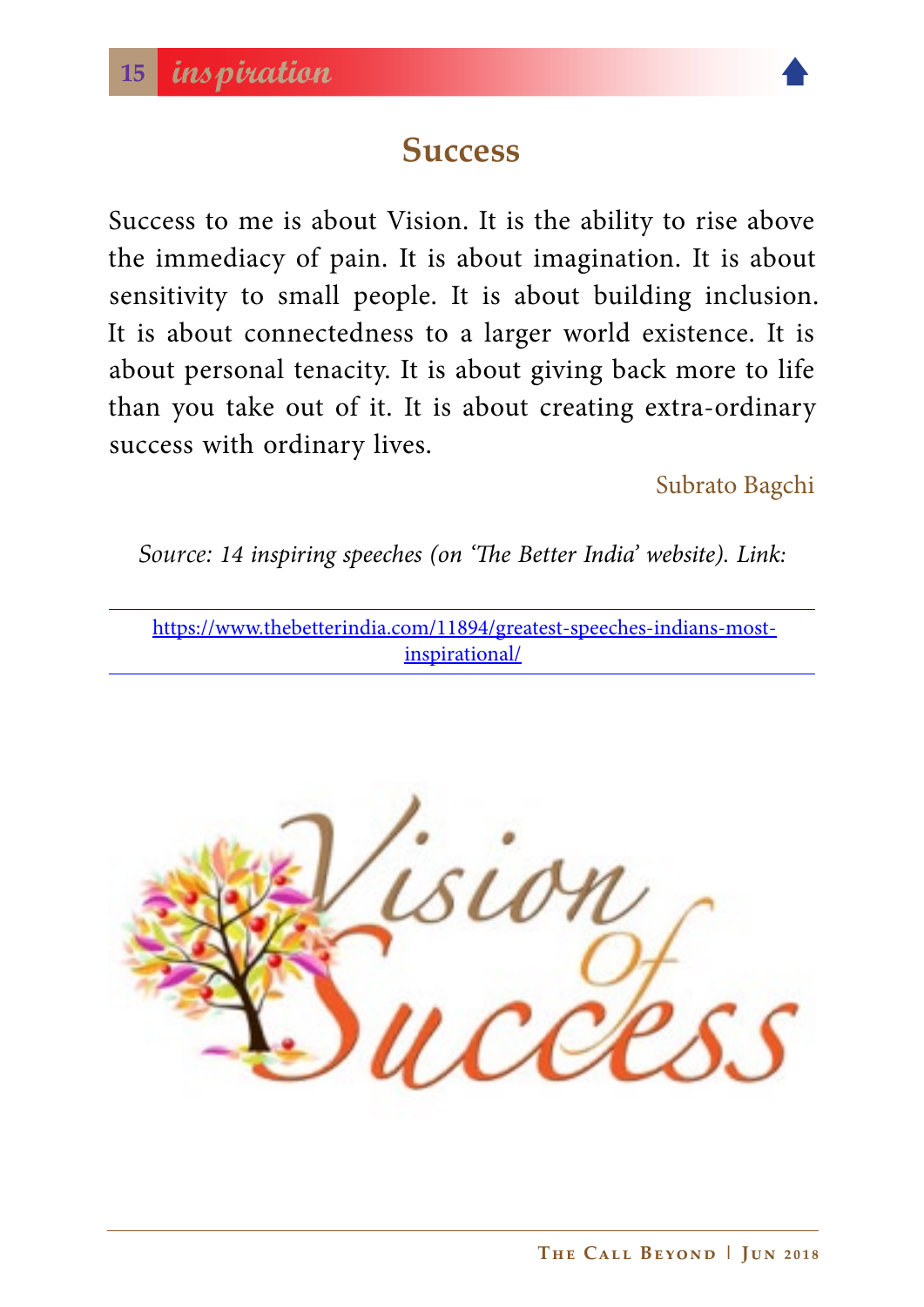# **Being Judgemental**

<span id="page-15-0"></span>*This column shall carry advice, practices or exercises which can make it a little easier for the seeker to walk the spiritual path. Contributions from the readers are welcome, and may be printed at the editor's discretion after editorial revision.*

*Do not dwell much on the defects of others. It is not helpful. Keep always quiet and peace in the attitude.*

*SRI AUROBINDO (Integral Yoga: Sri Aurobindo's Teaching and the Method of Practice, p. 340)*

A judgmental attitude is an almost universal weakness, and one of the most difficult to get rid of. Sri Aurobindo considers "the petty ego" to be at the root of the tendency to talk about the "real or unreal" defects of others.

When is it necessary to judge?

Its most legitimate justification is when it is a part of one's official responsibilities

If at all it is necessary to judge, how should one judge?

Sri Aurobindo says, "with sympathy and impartiality", not "hastily or in a censorious spirit"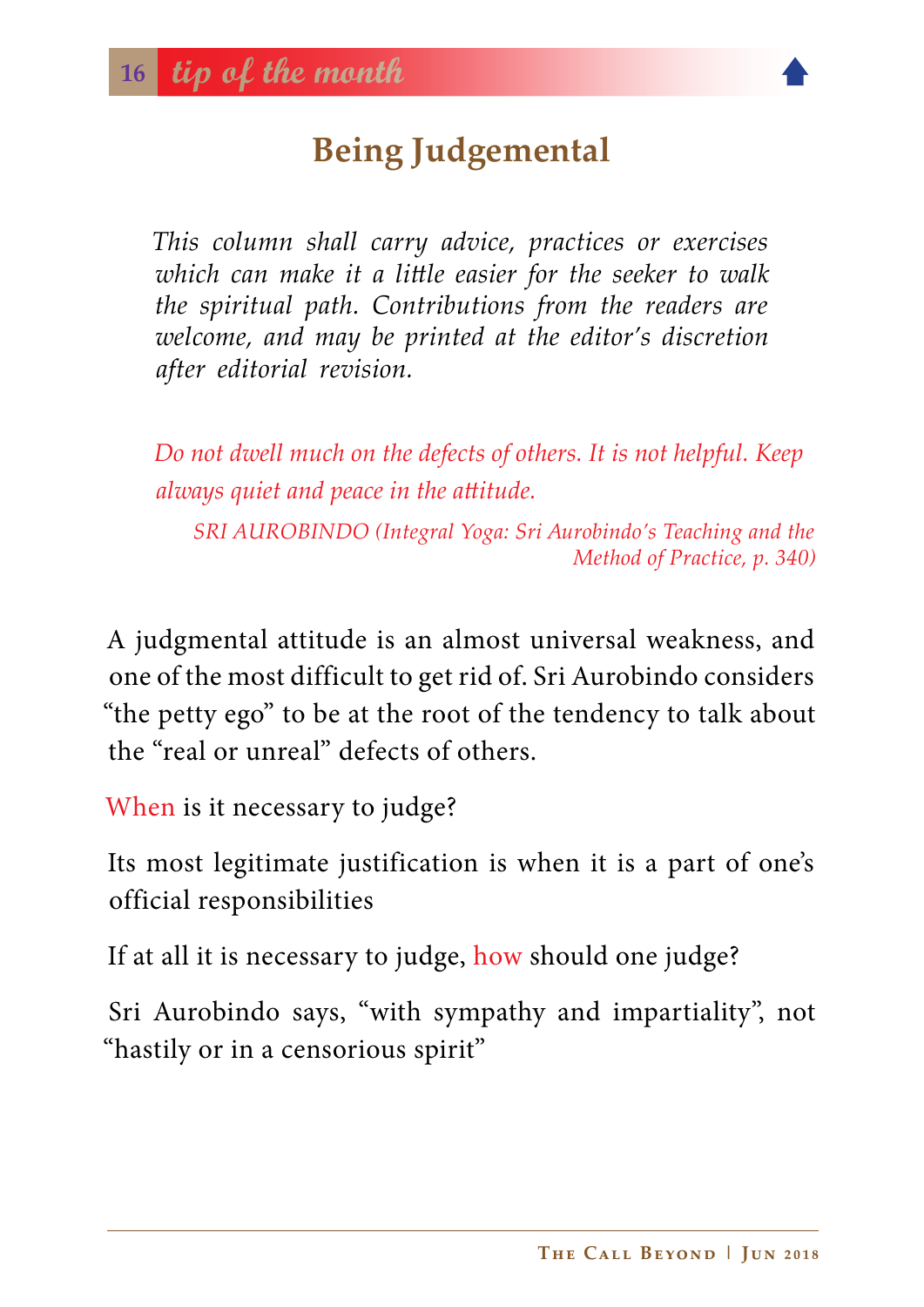# **Parental Love**

<span id="page-16-0"></span>*In this column, we try to answer three types of questions from the readers: those related to spiritual quest ('aspiring high'); those related to psychological issues ('feeling low'); and those related to physical health ('frailties of the flesh'). It is needless to say that the identity of the person sending the question is kept confidential if the question is about a sensitive*  issue. The questions may be sent to **[callbeyond@](callbeyond@aurobindoonline.in)** [aurobindoonline.in](callbeyond@aurobindoonline.in)*.*

*Shivani Saxena, a B.El.Ed. student who visited the Ashram asked a question, which led to an e-mail correspondence. Since the question, and the dialogue are of general interest, edited excerpts from the correspondence are reproduced below.* 

#### *Question: Why is a mother associated with love?*

Answer: It is because in the world, a mother's love comes closest to divine love. Divine love is universal, unconditional, and does not expect anything in return. A mother's love for her child is also, in general, unconditional and does not expect anything in return. The only thing is that it is not universal.

A father's love can also be like that of a mother, but a mother's love is generally more so, and that is why the tendency is to consider a mother's love for her child as the best example of true love in human relationships.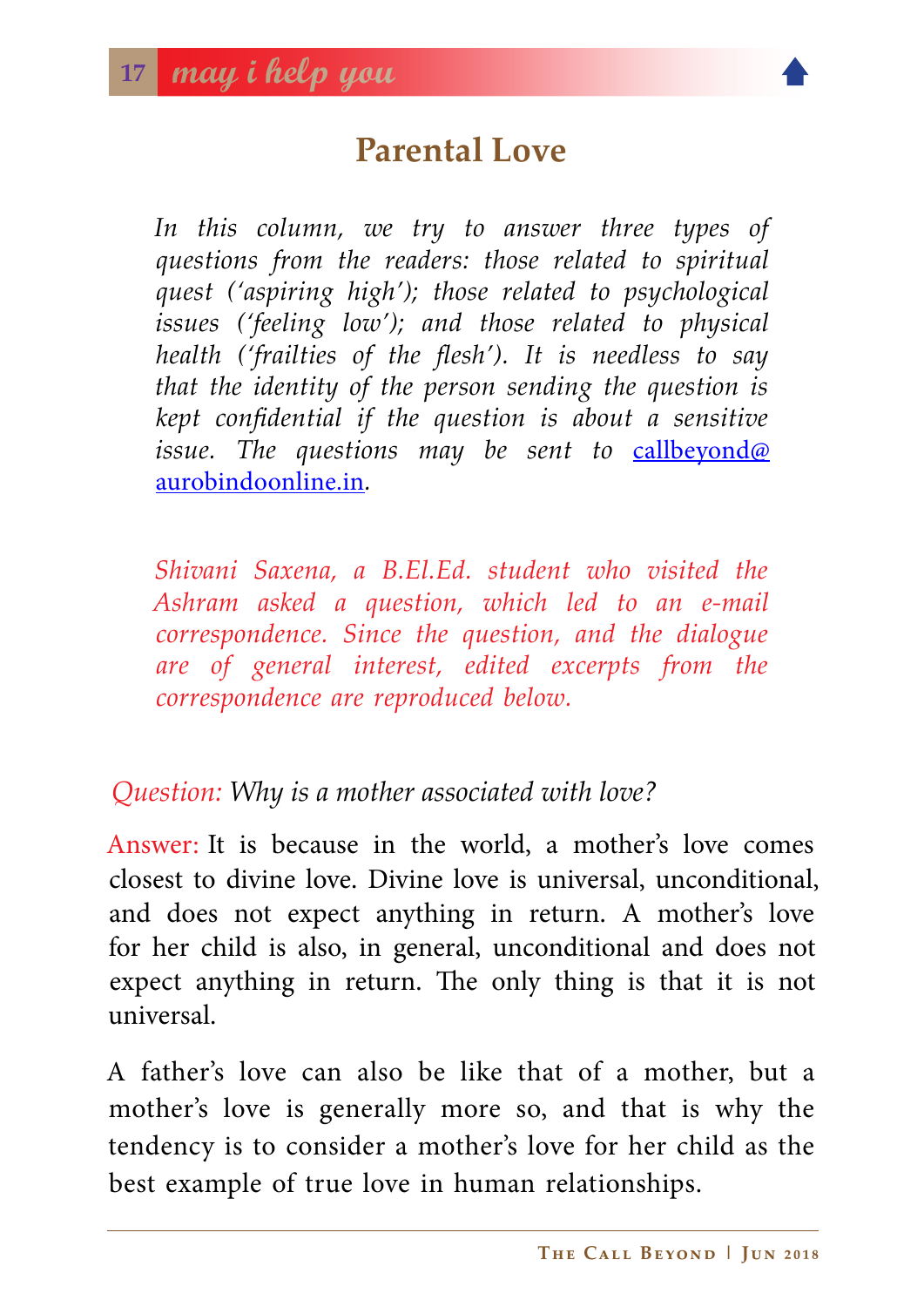

Shivani's response: *I'm not fully satisfied with the answer yet.*  In this world every action has equal and opposite reaction. *The same applies to the mother's love as well. If she loves you, she definitely wants the same or something else in return, such as she expects you to obey her, secure her future, fulfill her old age needs, etc. I think it is an exaggeration to consider mother's love to be unconditional love.*

Editor's reply: Yes, every action has an equal and opposite reaction. The action is that a mother loves her child; the reaction is that the child loves his/her mother.

About a mother's expectations, well they may be there. But if they are not fulfilled, she still, generally, goes on loving the child. In that sense the love is unconditional, and at least not destroyed by non-fulfillment of expectations.

Shivani's response: *So true! It is not destroyed if the expectations are not fulfilled, but its essence would definitely change.*

Editor's reply: Absolutely. It is not destroyed, but it does not remain the same. From here, one can go in two directions. One is to become cynical. The person stops loving the child in the same way as before. In general, the person becomes callous and insensitive. If my child, for whom I did so much, has behaved like this, what can I expect from anybody else in the world. The attitude goes towards *'koi kisi ka nahin'* (there is nobody for anybody). The other is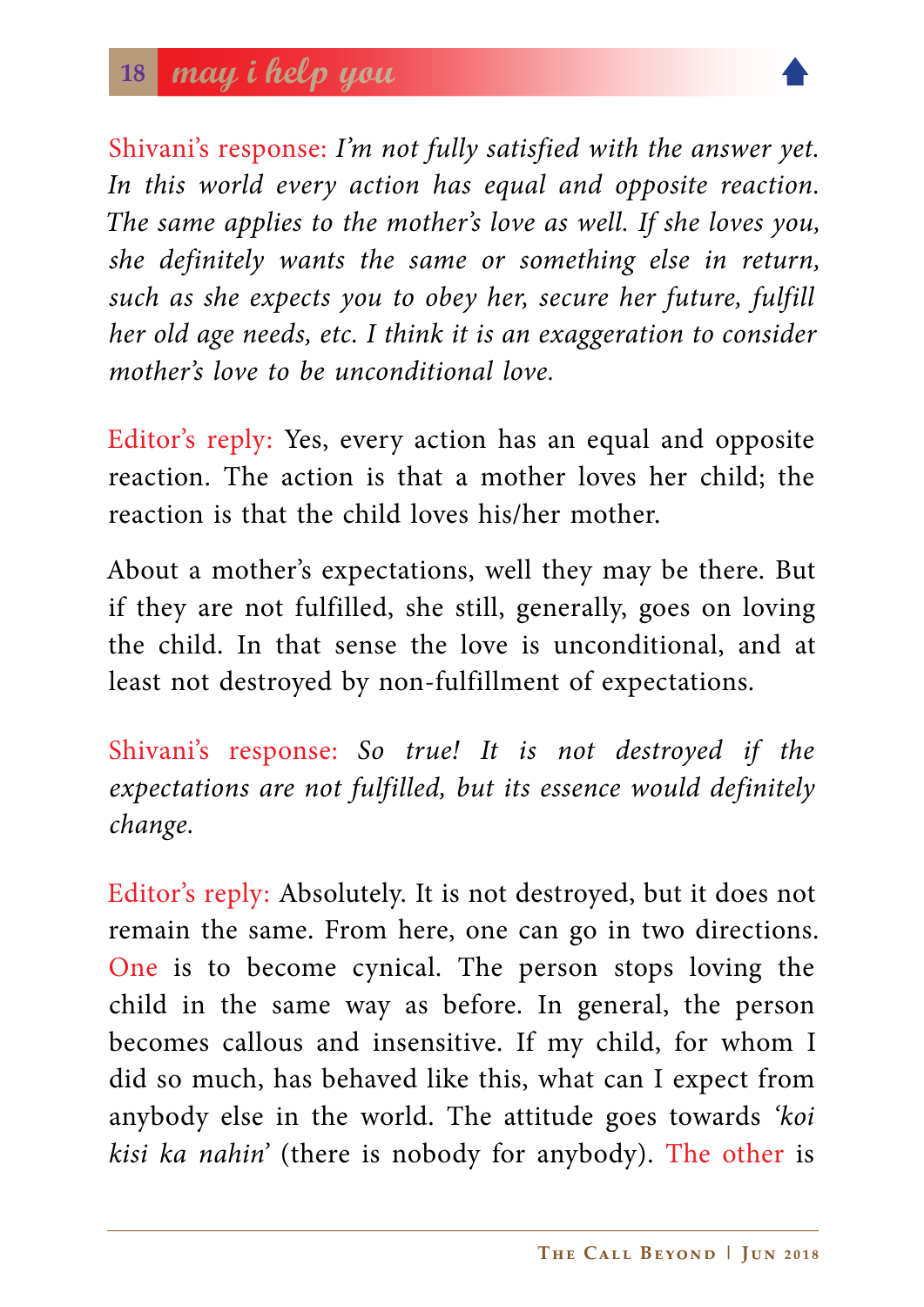

that the intense attachment to the child is weakened. The person is not as partial to one's own child as before. Love without attachment starts becoming more universal. *Apne paraye ka bhed kam ho jaata hai* (the distinction between 'my own' and 'the others' becomes less). The attitude goes towards *'sabhi apne hain'* (everybody is my own). This is spiritual evolution. That is the purpose of life.

Therefore, in a way, the unfulfilled expectations can become triggers for fulfillment of the purpose of life for the parent. For the child also, not coming up to the expectations of the parent becomes sometimes a way of evolving into an individual in her own right instead of becoming a shadow and puppet of the parent. Thus, this tendency of children, beyond the teenage, to rebel, and disappoint parents, has its positive side for both -- the parents and the children.

But a trigger is only an opportunity. An opportunity may be used or wasted. If the parent drifts towards the *'koi kisi ka nahin'* attitude, the opportunity is wasted. If one drifts towards the *'sabhi apne hain'* attitude, the opportunity is used well.

Thank you, Shivani, for engaging in this dialogue. It has helped me too to become more clear about certain facts of life.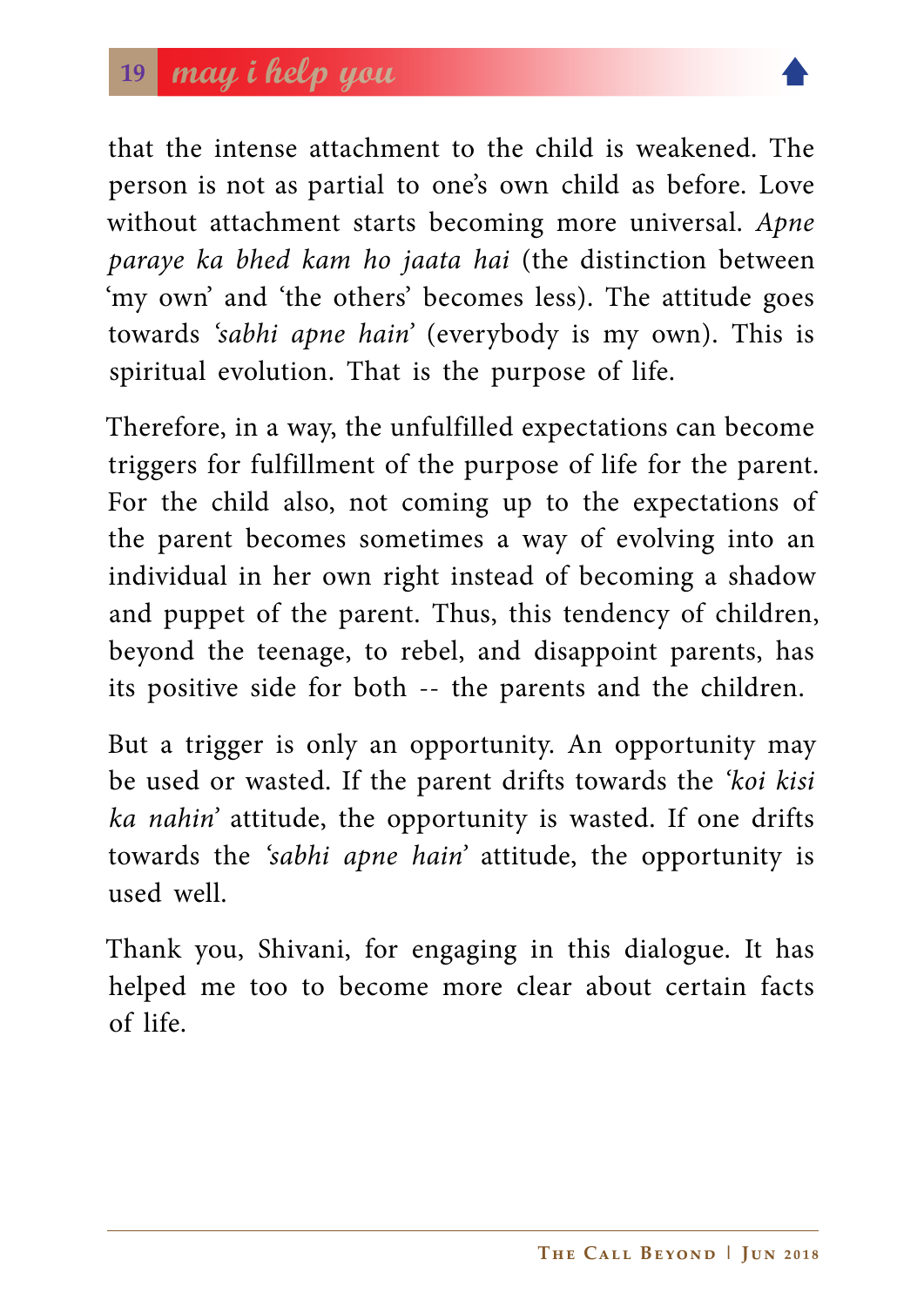<span id="page-19-0"></span>

#### **Feedback from an MIS Student**

Respected Tara di,

This is Aman Kumar, a child who began his journey with Matri Karuna Vidyalaya (MKV). This school has played a major role in the lives of many, and I am one of them. Academics is my strong point but I have also showcased my talent by participating in various events organised by the Ashram and the school. MKV gave me everything a child asks for: education, teachers and a passion (in my case, Tabla) and most important, an opportunity. The teachers at MKV, Miss Dolly Mandal and Mrs. Mohini Anand, impressed by my performance asked me to sit for the entrance examination of MIS as MKV was till class 5 only. Their belief in me was vindicated as I cleared the exam and got into The Mothers International School (MIS) which is a dream of many a student. The person who helped me to pass this exam was Jayshree di.

In my first year at M.I.S, I was selected for the maths club, was sent for various craft competitions and also played tabla in the school assembly on the days when Intezaar sir was absent.

Then, I entered the senior section and the first thing which dragged my attention was the badminton court but I hardly knew how to hold a racquet. After a year I was winning each and every game I played. Soon I was sent for many badminton competitions and won many trophies. Simultaneously I took chess as my work experience and after 3 weeks I was in the list of top three players of the school. Academically, my percentage was always above 80. But I learnt that now I would have to pay the fees, which was a huge amount for me, but as they say doors open up when you have the will. Miss Dolly Mandal and the respected principal, Sanghamitra Ma'am, helped me and found sponsors who were ready to pay the fees for me. I was relieved and started focusing back on my academics. From class 8th to class 12th, many sponsors have come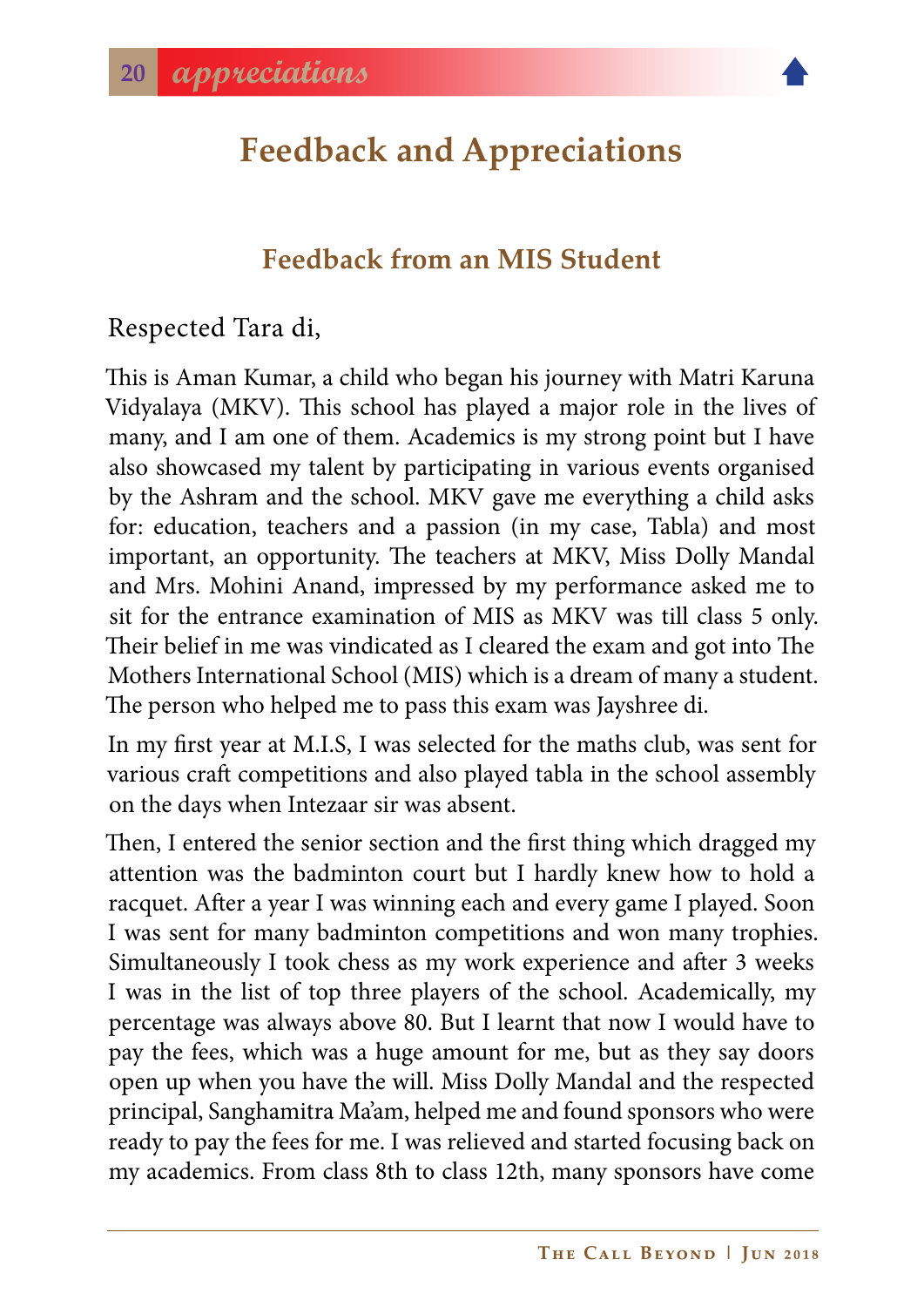

to help me and all this has been possible with the help of Miss Dolly Mandal, Sanghamitra Ma'am and Mr. Yogesh Sharma. Neither did my academic performance fell and nor did I lose my grip on co-curricular activities.

Class 10 gave me an option to choose a stream. Fascinated by various aspects of science and technology, I took Physics, Chemistry and Maths with Computer Science and I did not have a computer at home. Challenging it was, because not only computer was a problem, the syllabus of class 11 was at least three times more, and more difficult than that of 10th. With no coaching it was definitely a task but nothing has been easy in my life. I did fail one physics test but soon began to get a grip on subjects. The results were in front of me. Students who had been studying in famous coaching institutes failed but I managed to cross another milestone.

Didi, whenever there seemed to be no way out, the Mother always helped me in some way or the other. Now once again I am waiting for Her to guide me. I want to pursue B.Tech. with Computer Science, which costs a lot of money. I really do not want to stop my journey which started 13 years back at Sri Aurobindo Ashram – Delhi Branch.

> Aman Kumar (E-mail: 001amankumar@gmail.com)

#### **Well Done, MIS**

Dear Tara didi and Devyani,

Tara didi: many congratulations for a brilliant result of the MIS class 12. So wonderful to see the Mother's blossoms delivering such a great performance. It's all due to the values, dedication and the Ashram environment that seeps through our education in the school.

> Megha (Bhatia) (in an e-mail dated 28 May 2018)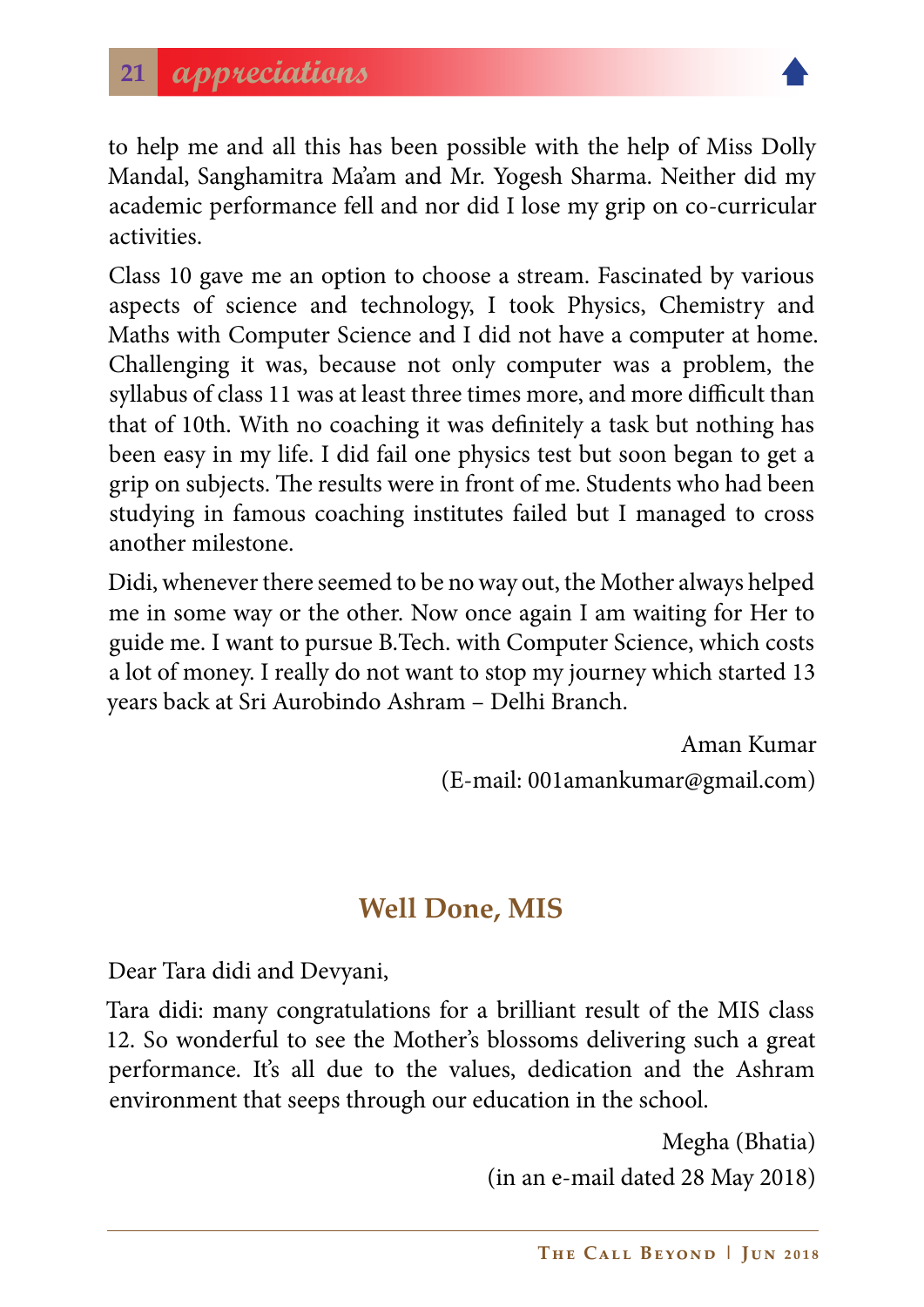

#### **Feedback on the Course on Teaching Yoga conducted from August-December 2017**



Thank you Dr. Bijlani for giving me an opportunity to be a part of this wonderful four and a half month 'Integral Yoga' programme aimed at making us yoga teachers. I joined this course half-heartedly since I wasn't sure whether I would be able to carry on with the commitment of more than 4 months.

For the last four and a half years, since I lost my younger son, my life had no discipline. I worked at my own pace, at my own will. Although I was happy (God was showering HIS grace on me in abundance), I was not disciplined. This course brought the element of discipline back into my life. I hardly missed any classes. The atmosphere at the Ashram was full of love and positivity, peace & calmness. We felt burdened at times because of the monthly tests but these tests actually helped us to assimilate knowledge, motivated us to stretch ourselves, our limits, and took away all our fears, making us more confident. For me personally, this course validated the experiences that I had in the last four and a half years, made me realize that I am not different from others; it's just that I am on a different path which is more beautiful than the previous one. There are many people there who will hold my hand and I don't have to now 'fit in'. I have now realized how blessed I am to be put on this path and this course.

Preeti Bhardwaj, our yoga instructor always smiling, cheerful, happy – a teacher you want to learn from. Actually in a play-way manner, we picked up everything in her – the learning just happened. She is just amazing.

Another highlight of the course was our group, 35 beautiful souls under one roof. There was so much to learn from each one of them. The age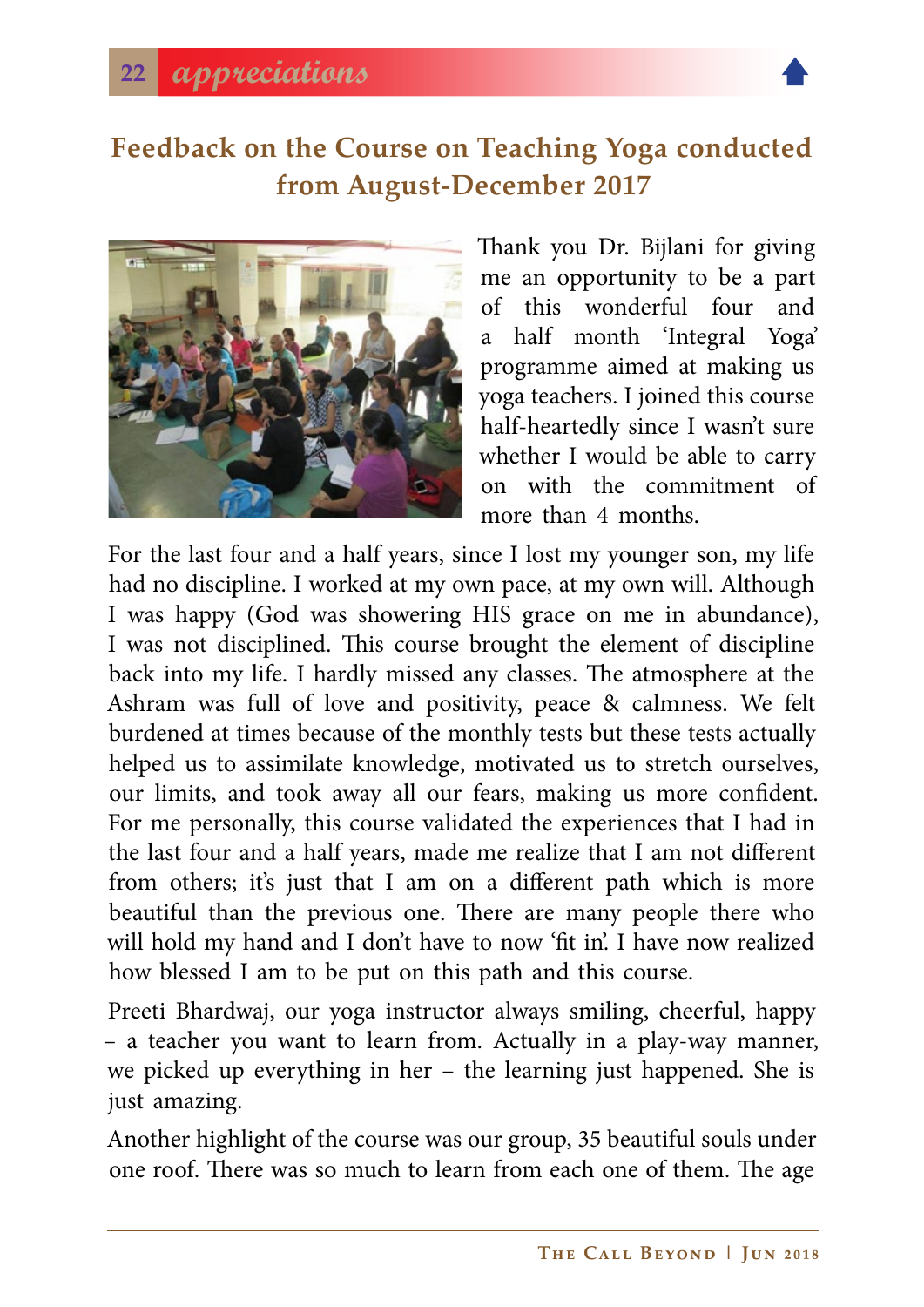

group ranged from 18-75 years and, people from different backgrounds, talents, and educational qualifications. Only one thing was common – looking for something different in life, breaking stereotypes, full of love and compassion, willingness to do something for others. It was all so beautiful.

This course has given me my "LAUGHTER" back. Somewhere, I had forgotten to laugh uncontrollably. I use to laugh and smile earlier too but now it is different. It has given me my "childhood back". We never want to grow up now.

The course has once again connected us to our roots, given us a window to see our true Self and our lives in the right perspective. May God shower his Grace on all of us to fulfill the purpose of our lives.

Priya 'Pranav' Gupta

The course is useful for graceful ageing; about not complaining about little issues, by seeing something good in every event. Thank you so much from my heart for whatever valuable things I have got from the course.

Asha Kukreja

#### **Feedback on the Orientation to Yoga (28 & 29 April 2018)**

This was my second session on Integral Yoga at the Ashram and I was not sure if I would derive anything new in particular, but the ambience feels so nice that I decided to particiapte nevertheless. I must admit that although the content seemed very similar, there was a world of difference in the way I could internalise what was given. It also made me realise about the spiral of spiritual growth, which refers to the fact that we repeatedly encounter similar situations in life that leave us with different experiences with the change in our own consciousness.

The Mother has been kind enough to come up with weird ways in which instruments in the form of people come up to deliver me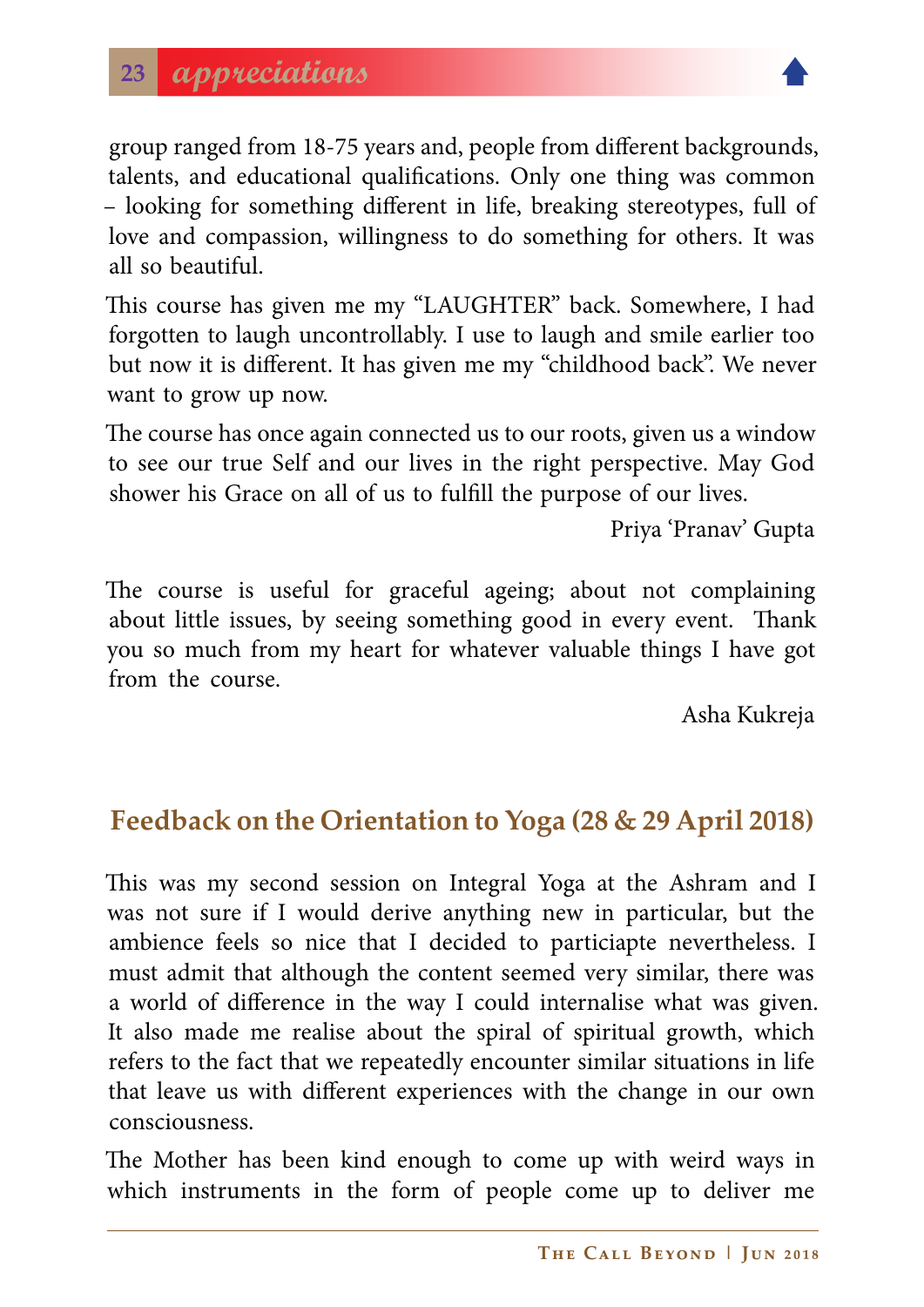

from my dilemma. Ms Mithu Pal's session and her emphasis on our attitude towards work came at the exact moment when I was going through some related drama about career choices.

I hope to continue in further sessions and write about different experiences each time.

Nilanjana Moitra

Each time I hear you speak or read your words, I find them very fulfilling. I feel that the philosophy, the ideas, the spirituality that you talk about matches my experience of the world – my own spiritual growth and path, and also all of the books I read on spirituality, psychology, history, science, economics and sociology. This experience, your words and wisdom, encourage and motivate me to continue on my path. I greatly look forward to your future books and my future visits to hear you speak. I also enjoyed the music and singing that was part of the course.

Jemma Penelope

The program helped me focus inwards to understand the purpose of life and the importance of making a good use of my time and efforts to discover lasting mental peace, joy, happiness and fulfillment. I am sure I will be able to make my life better and more meaningful.

I hope I will become a better father to my 3 year old daughter who has just started her schooling in pre nursery at MIS. I hope I will be a better husband, a better human being and a better person.

Vimarsh Bajpai

I have attended very few spiritual lectures I should say, but within these limited experiences, I have understood your lectures better. In other words I get connected to your teachings and can understand them better.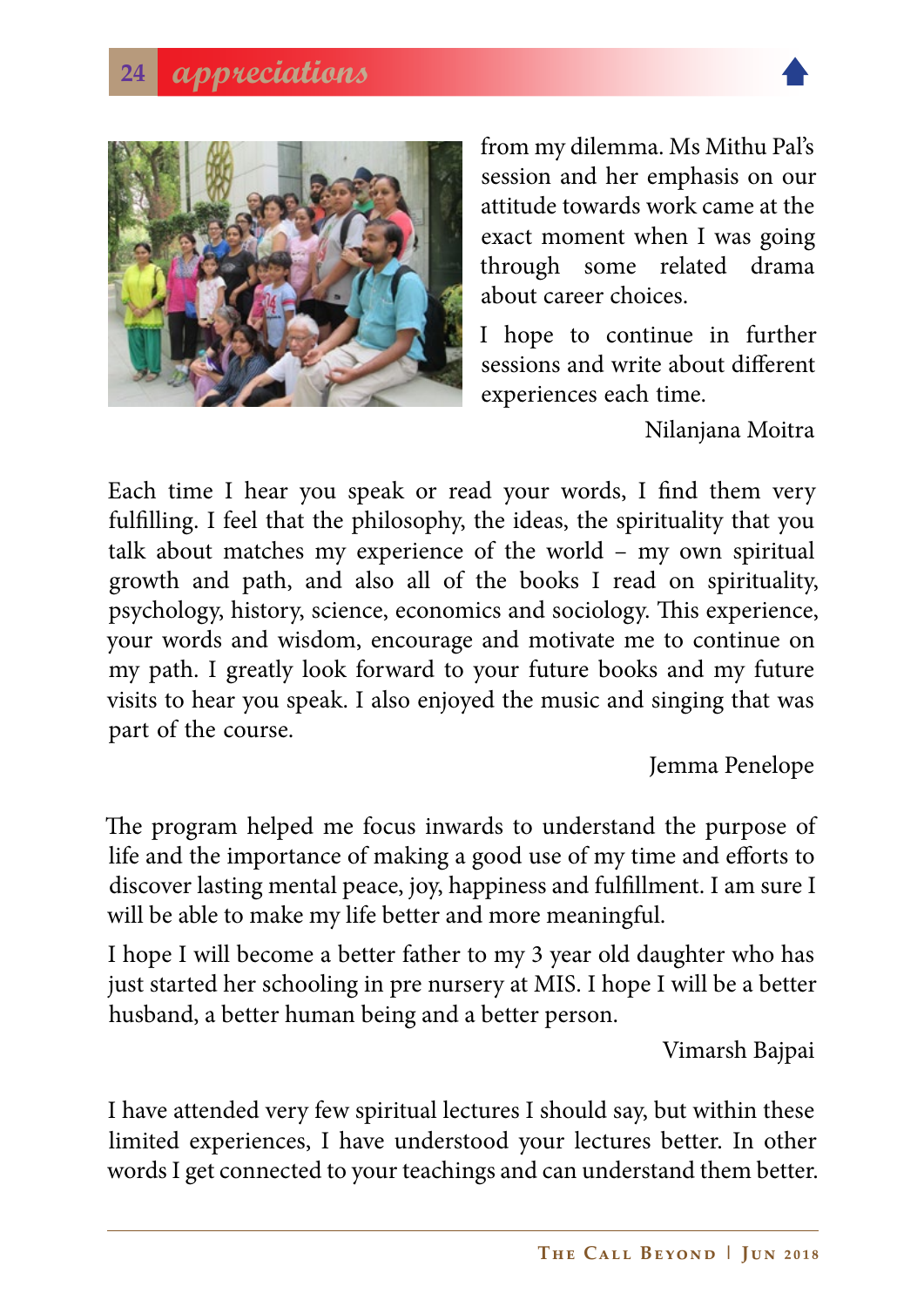

As stress management is an issue I keep encountering in my daily job, your half an hour teaching has given me lot of understanding .

BSG Ramprasad

I found answers to many of my questions which were bothering me. I am glad that there were many people out there who think like me, feel like me and eager to learn more about creation and the Creator.

Dr. Gulnaz Vashist

### **Feedback on Madhuban**

For me, Madhuban is not an Ashram. It's not something where i just hold my yoga and tai chi retreat and then forget about it. For me, Madhuban is home, my family, and something which i trust. In my last 25 years, I have held innumerable retreats all over India but Madhuban is the best Ashram I have ever visited. Everything about it is beautiful. A visit to this place will leave anyone's jaws dropped wide open. People entrusted with the task of looking after this place are trained to turn everything they do into art. I intend to hold my annual retreat here as long as I live.

During my recent visit here, i had an opportunity to hear Tara didi speak, and it was truly a memorable experience. At 82, she showed no sign of slowing down. In fact, the way she spoke about the number of projects that are currently being undertaken and the ones they intend to take up, her bulldozer determination and the commitment to uplift the underprivileged shone through.

It was such an honour and a blessing to see Anju didi, another dynamic personality and a selfless worker who seemed to make tireless efforts to run such a huge ashram in a disciplined way.

Hope they continue carry on their work with passion and compassion. I wish them all the success.

> Sensei Sandeep Desai (in an e-mail dated 15 May 2018)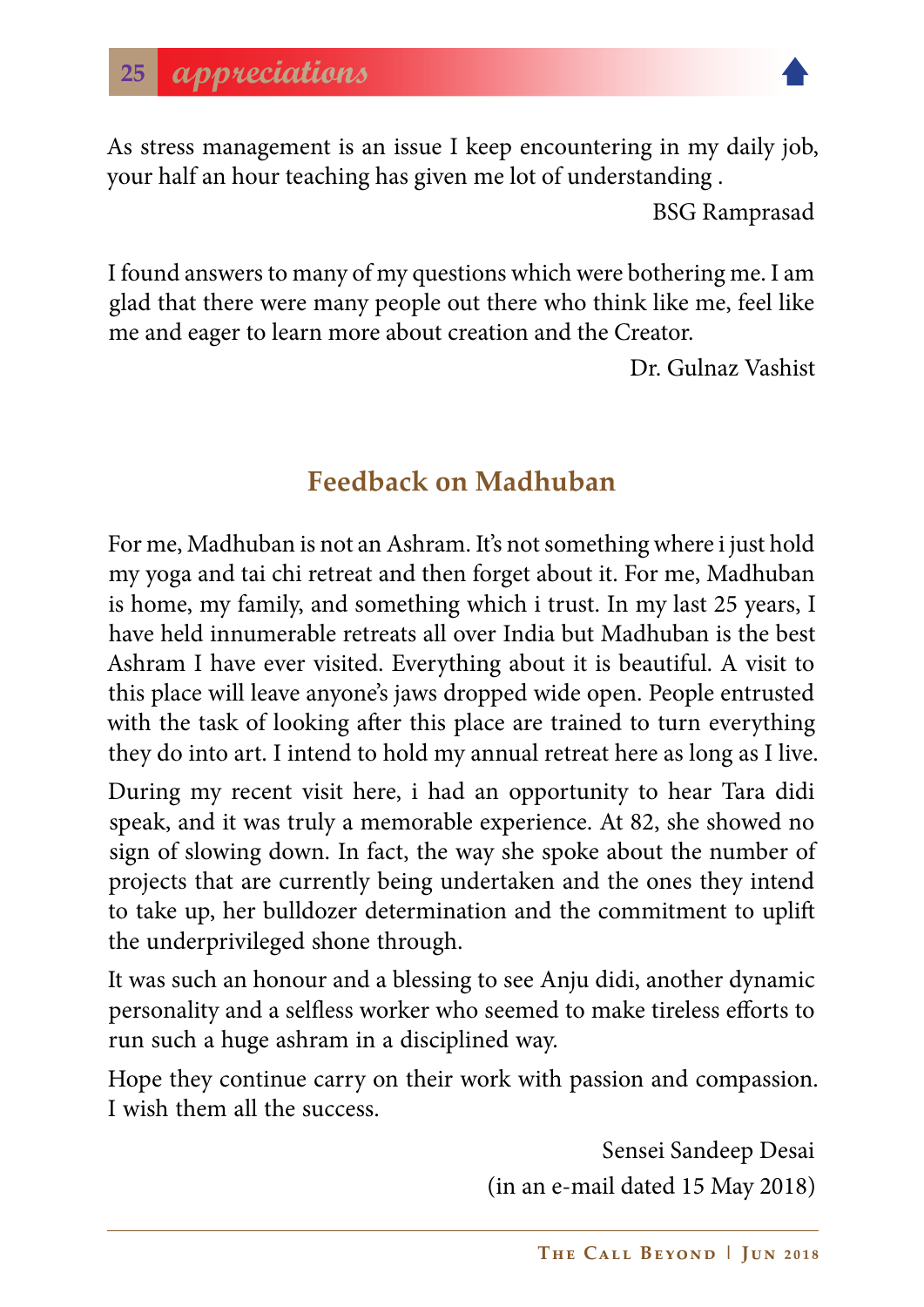

Dear Taradi,

Was a delight were the stay in Nainital and Alokda's talks. Madhuban was mind blowing. Hope to keep a camp for my teachers and Gita group there, someday.

What Grace to spend time with you! You spoke like a child, innocent and sweet!

Infinite Gratitude,

Anjali (Jaipuria)

Vice Chairperson, Integral Education Society Managing Trustee, The Mother's Institute of Research

(in an e-mail dated 29 May 2018)